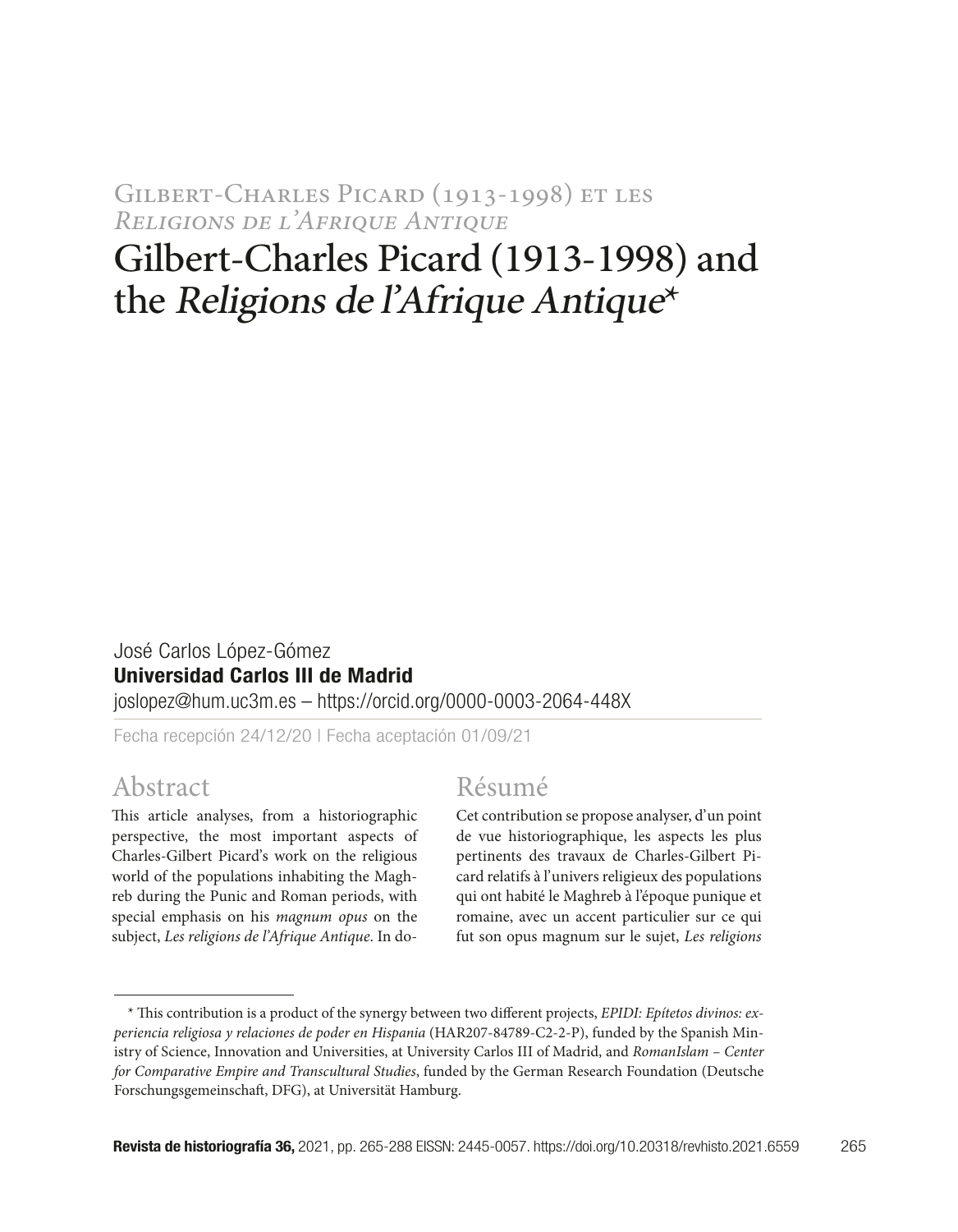ing so, I have attempted to explain the evolution in thought of an author who was one of the most prominent scholars of the ancient religions in North Africa between the end of the Second World War and the process of decolonisation of the Maghreb.

## Keywords

Ancient religion, Gilbert-Charles Picard, historiography, Punic, Roman.

*de l'Afrique Antique*. J'ai ainsi tenté d'expliquer l'évolution de la pensée d'un auteur qui fut l'un des plus importants spécialistes de l'étude des religions anciennes en Afrique du Nord entre la fin de la Seconde Guerre mondiale et le processus de décolonisation du Maghreb.

## Mots-clés

Gilbert-Charles Picard, historiographie, punique, religion ancienne, romain.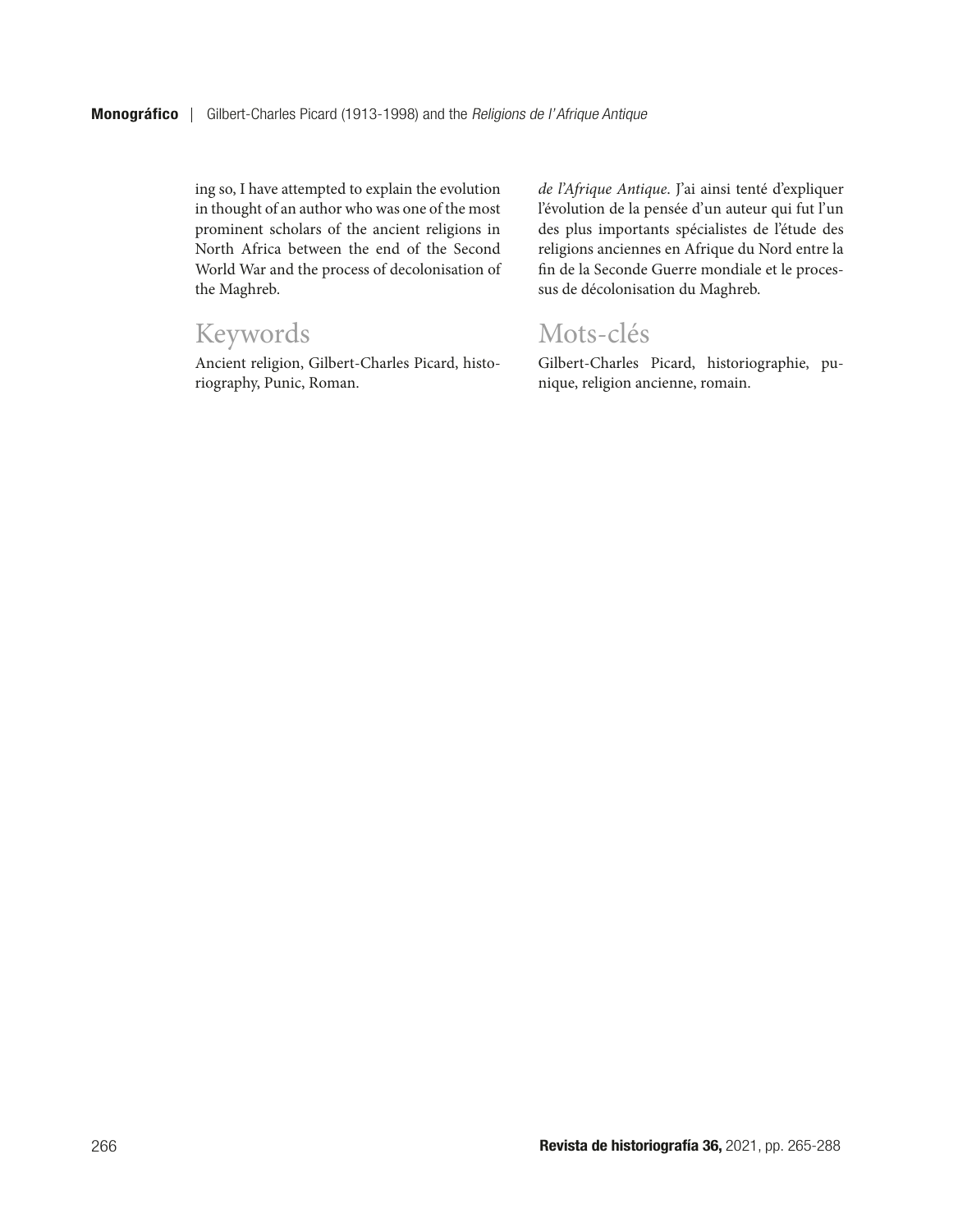Gilbert-Charles Picard (1913-1998) was one of the most prominent historians of the 20<sup>th</sup> century engaged in the study of the peoples who lived in North Africa in antiquity. His monumental legacy includes more than 120 published works on the subject. He was especially interested in archaeology and art, in which he became an authority on iconography and stylistic trends. His analysis was characterised by remarkable methodological sophistication, stepping beyond mere description and instead seeking to uncover the political, economic, social, or religious motivations underlying the creation of a sculpture, painting, or mosaic work<sup>1</sup>. This gave Picard's *oeuvre* a multi-faceted and interdisciplinary dimension, the core of his work being developed within the historiographic trends that had emerged among the second generation of the *Annales* school.

His work encompassed many of the economic, social, religious, demographic, urban, material and artistic aspects of Roman and Punic society. In his *thèse d'Etat*, completed in 1954, he analysed the evolution of Roman trophies and presented a supplementary thesis on his archaeological work in the *Civitas Mactariana*, published in the journal *Karthago*. In the former he displayed an impressive ability to interpret artistic documents – in this case, the Victories – in their historical context and to analyse their stylistic and iconographic evolution over long periods, putting him at the forefront of what would become one of his main lines of research, the study of the classical plastic and figurative arts.

Although it would be inaccurate to classify Picard as a pure historian of religions, he did explore various religious elements of the societies of Punic and Roman Africa in order to provide answers to problems he encountered throughout his career. It was this that led him to publish in 1954 *Les religions de l'Afrique Antique*, his most significant work on the religions of ancient North Africa.

In this article I will focus exclusively on Punic and early Imperial Roman religion. Those aspects of his work that relate to the Christianisation of North Africa cannot be encompassed within the confines of this study.

<sup>1.</sup> N. Chaisemartin, "Gilbert-Charles Picard (15 octobre 1913 – 21 décembre 1998)", *Antiquités Africaines*, 35, 1999, 4-8.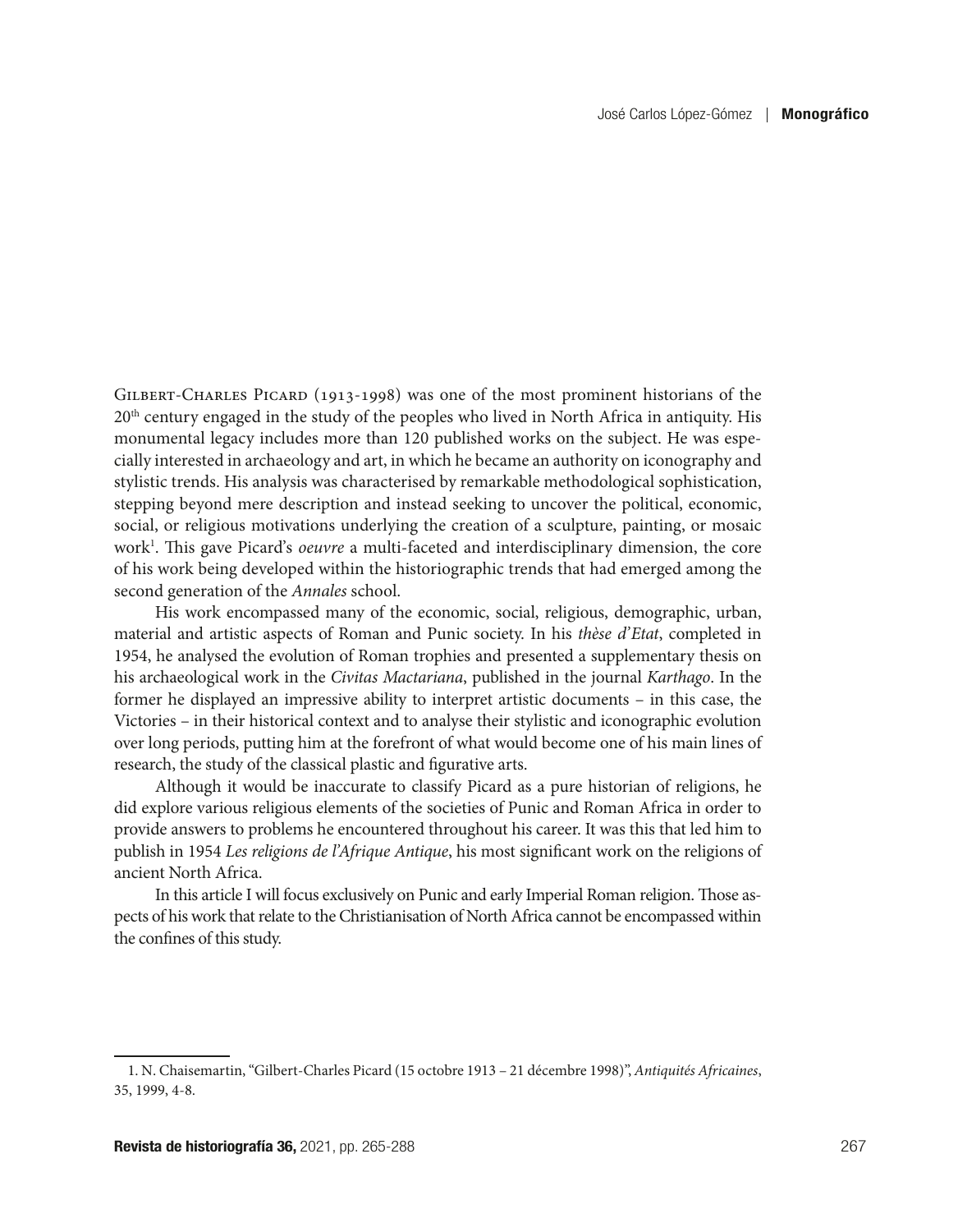## 1. The Tunisian Period. Les Religions de l'Afrique Antique

Picard's interest in the study of the ancient peoples of North Africa began to take shape at the end of the 1930s, when after a stay at the *École française* of Rome, his thesis advisor and director of the *École*, Jérôme Carcopino, put his name forward to direct the excavations of *Castellum Dimmidi* (Algeria).

His career in North African studies was consolidated in January 1942, when he became interim director of the Tunisian Department of Antiquities, a position made permanent a few years later (1946). In addition to the bureaucratic and administrative tasks required in relation to the various excavations and museums dotted throughout the country, the appointment also enabled him to embark upon a productive and wide-ranging academic career in which he studied various aspects of the societies of ancient North Africa, including the analysis of the evolution of the cities of Maktar and Carthage, where Picard carried out his main archaeological work.

One of his first studies on religion was published in 1945 as a result of the archaeological excavations that Pierre Cintas conducted at "the sanctuary of Tanit in Carthage" (later called "the Tophet at Carthage") from July 19442 . In this paper, Picard offered a description of the findings and carried out a brief analysis of the most relevant material, including a sculpture of Baal, another of Baalit and a set of *cippi*. The stratigraphy and material remains allowed him to distinguish two phases of occupation. The latter  $(6<sup>th</sup>-5<sup>th</sup>$  centuries BCE) contained a series of small rectangular buildings with a cavity inside where jars had been placed, which he interpreted as *bothroi* intended to receive libations.

In a work published in 1946 on the iconography of a mosaic representing Venus found in a Roman villa in Ellès, Picard demonstrated both his skill as an art historian and his encyclopaedic knowledge of mythological matters, while at the same time delving more deeply into the interpretative models of *Religionsgeschichte* by proposing that the mosaic in which Venus appeared alongside the centaurs Polystephanus and Archeus had a prophylactic function due to the apotropaic signification both of the goddess and of the tripartite schema of the iconography<sup>3</sup>. Many of these North African mosaics constituted, according to Picard, a "grand talisman" that protected the owner of the house and his family from various evils.

In the same year he published a work entitled *Le mysticisme africain*. Here, taking advantage of the recent discovery of three funerary monuments, he synthesised some of the ideas he had developed (perhaps under the influence of his teacher Carcopino and the reading of Franz Cumont's *chefs-d'œuvre*)4 in order to argue that "mystery cults" proliferated in

<sup>2.</sup> G.-Ch. Picard, "Le sanctuaire de Tanit à Carthage", *Comptes Rendus des Séances de l'Académie des Inscriptions et Belles-Lettres*, 1945, 443-452.

<sup>3.</sup> G.-Ch. Picard, "Le couronnement de Vénus", *Mélanges de l'École française de Rome – Antiquité*, 58, 1941-1946, 87.

<sup>4.</sup> F. Cumont, *Les religions orientales dans le paganisme romain*, Paris, 1929 (4th ed.); J. Carcopino, *Aspects mystiques de la Rome païenne*, Paris, 1942. There was regular correspondence between Carcopino and Cumont, and it was in fact Picard's teacher who encouraged Cumont to publish his last work (*Lux Perpetua*)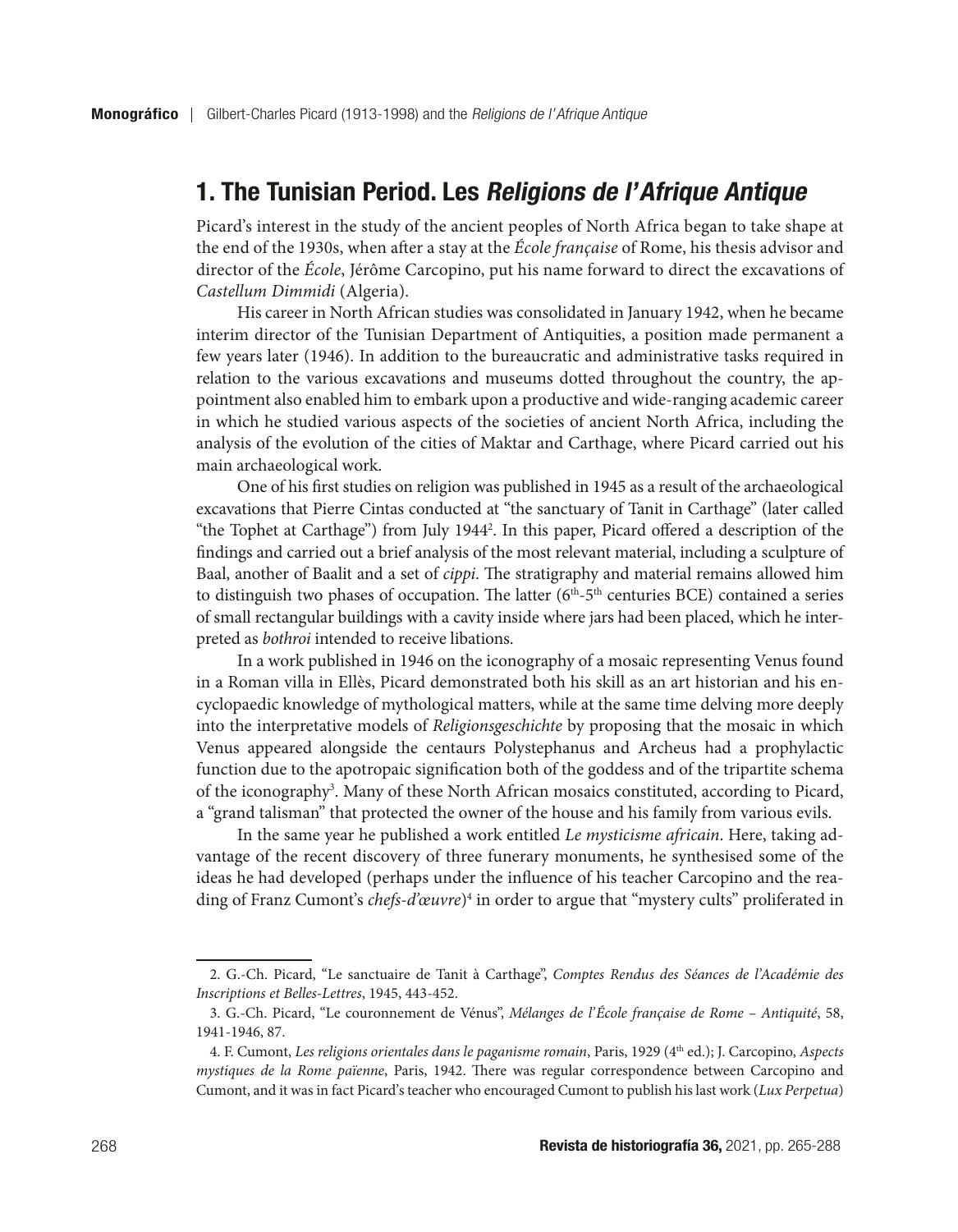Carthaginian and Roman Africa. Picard argued that the divinization of the dead was a practice typical of Punic culture, reflected in literary episodes such as the ritual sacrifice of Dido or Amilcar, with the aim of securing the prosperity of the community and evidenced by the immolation of children carried out in the tophets. This practice was continued in modified form throughout the Roman period and reinforced through the influence of Pythagorean groups arriving from southern Italy<sup>5</sup>. One of the three monuments he analysed, the sarcophagus of *Uccubi* representing an individual identified by Picard as Endimion, Selene's lover, was taken to demonstrate how deeply rooted these mystery cults (many of them related to Caelestis) were in North Africa. In this case, following Cumont's theories on the iconography of the sarcophagi of neo-Pythagorean doctrines of immortality (which guaranteed the eternal rest of the soul in a lunar or luni-solar dominion), Picard interpreted the love between Selene (the moon) and Endimion as symbolizing the power of attraction that the moon exercised on the souls of those initiated into the mysteries of Tanit-Caelestis who aspired to eternal rest in the astral realm<sup>6</sup>. According to Picard, the influence that the *doctrines grecques* exerted on the Punic world led to the transformation of this religion. Traces of Eleusinian cult that took root in African soil from the 4<sup>th</sup> century BCE could be detected in the testimony of Diodorus Siculus (XIV 77, 5), in the proliferation during the same period of Dionysian symbols on the stelae of the tophet of Carthage, or in the numerous funeral tablets displaying the attributes of Demeter and Persephone7 . This resulted in the integration of North Africans into that *courant mystique* (to paraphrase our author)8 , which flowed throughout the Roman Empire from the end of the 1<sup>st</sup> century CE. Influenced by Stoic, Pythagorean and Neoplatonic philosophical doctrines, it played a fundamental role in the development of funeral rites that sought to ensure the perpetual rest of the dead not within the realm of the *dii inferi*, but on the astral plane<sup>9</sup>. Picard applied the same interpretative approach, to give one example, to the Mactarian stele of *Iulia Mo*(*desta*?) *Benenata*, whose epitaph wished her eternal rest in the Elysium of Proserpine<sup>10</sup>.

based on lectures he had given at Yale and published under the title *After Life in Roman Paganism* (see B. Rochette & A. Motte, "Introduction historiographique", in F. Cumont, *Lux Perpetua*, *volume édité par Bruno Rochette et André Motte avec la collaboration de Bastien Toune*, Turin, 2009, XXXIV).

<sup>5.</sup> G.-Ch. Picard, "Le mysticisme africain", *Comptes Rendus des Séances de l'Académie des Inscriptions et Belles-Lettres*, 1946, 443-444.

<sup>6.</sup> G.-Ch. Picard, "Le mysticisme africain", *op. cit.*, n. 5, 445-451. See F. Cumont, *Recherches sur le symbolisme funéraire des romains*, Paris, 1942, 209-212.

<sup>7.</sup> G.-Ch. Picard, "Le mysticisme africain", *op. cit.*, n. 5, 452-459.

<sup>8.</sup> G.-Ch. Picard, "Le mysticisme africain", *op. cit.*, n. 5, 459.

<sup>9.</sup> G.-Ch. Picard, "Le mysticisme africain", *op. cit.*, n. 5, 464. For the development of this interpretative background Picard was deeply influenced by Cumont, *Recherches …*, *op. cit.*, n. 6.

<sup>10.</sup> *ICMactar* II 18. Cf. more recently *AE* 2005, 161: *Si quis honos vitae* / *est testis post mune*/*ra fati mortis sorte* / *cluet cum iam s*(*u*)*b fine* / *supremo aspicit infe*/*rnorum Acherusia te*/*mpla deorum secure*/*que videt strepitum* / *Acherontis avari na*/*mqu*(*e*) *egomet quod pio* se/*mperin corpore vixi Ely*/*siosteneo mites Proserpin*/ ae campos / lege deum solemq(ue) / super ac sidera novi Iulia / Mo(desta?) Benenata h(onesta) f(emina) vix(it) *annis* / *in pace LXXXIII menses X* / *h*(*ic*) *s*(*ita*) *e*(*st*).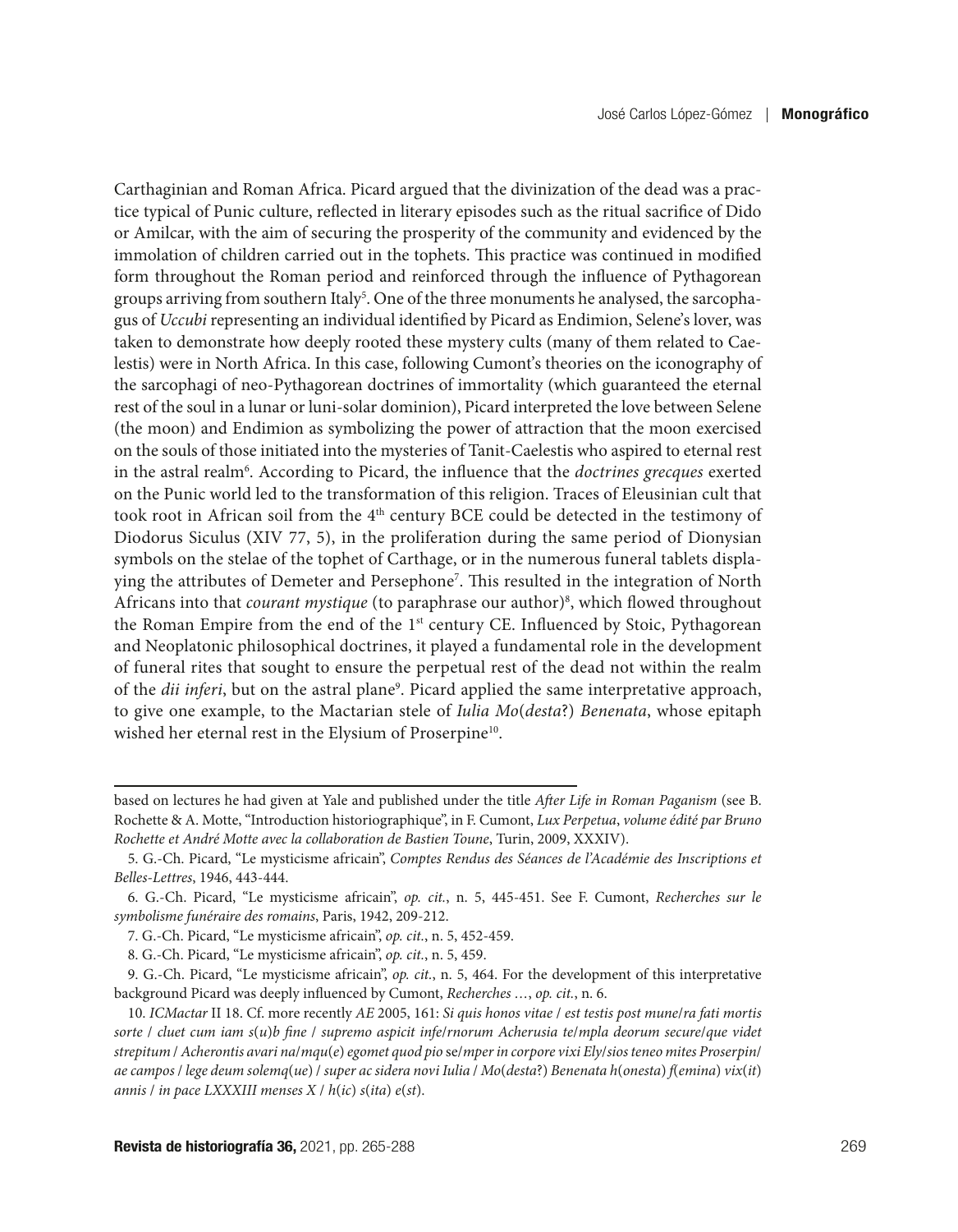In an article published in 1948, Picard continued his investigation into the issue of child sacrifice in the Punic world. Based on the archaeological data from the tophets of Carthage and *Hadrumetum* (Sousse), he argued that child sacrifice continued until 146 BCE and that after the Roman conquest it was replaced by animal sacrifice. The word *molchomor* found on a stele in Malta was taken to allude precisely to this substitution. Picard also briefly analysed a fragment of the *Passio Perpetua*, which mentions a group of Christians condemned to death in the amphitheatre, who were dressed up as priests of Saturn and priestesses of Ceres, and concluded that this represented an actual substitute human sacrifice in the guise of an execution. According to Picard, the term *sacerdos* used in relation to Saturn was a synonym for *sacratus* and alluded to an adherent of the god who had been initiated into his mysteries<sup>11</sup>.

Several of the lines of research that Picard had taken up in these early papers were developed in his most significant work on the religions of the peoples of North Africa: *Les religions de l'Afrique Antique* (1954). In this book he analyses the historical evolution of religious practices in the Maghreb from protohistory to the 3<sup>rd</sup> century CE, drawing on the study of archaeological, iconographic, epigraphic, and literary sources. The author himself acknowledged that an "étude d'ensemble sur les religions anciennes de l'Afrique" had not previously been undertaken, so this was an ambitious work in which he attempted to cover such diverse topics as the religious structures of the protohistoric peoples, the genesis of what he termed "Punic religion" or "African religion" (the origins of which he located between the period of Phoenician colonisation and the 4<sup>th</sup> century BCE), and the evolution of this religious system after the integration of these territories into the Roman Empire. The book is divided into eight chapters.

The first is dedicated to the study of the religious structures of the Libyans prior to Phoenician colonisation. Since the data available for analysis was practically non-existent, Picard based his approach on anthropological and sociological studies on the protohistoric peoples of the Mediterranean, with Roger Caillois' theories as one of his main sources of inspiration. These studies, deeply embedded in colonial thought, conceptualized the religious systems of protohistoric peoples as a "primitive" form of religiosity grounded in the idea of "the sacred" (*le sacré*)<sup>12</sup>. According to this concept, which was developed in the work of Caillois *L'homme et le sacré*, these peoples believed that there existed in nature a kind of "genie" that sacralized, temporarily or permanently, everything they possessed, and Picard maintained that the religious practices of the Libyan peoples were based on the veneration of just such entities. He argues that some of the cultic practices documented for certain African peoples from prehistoric times to the present day, such as the cult of stones (*mzarras*), whose "magic" essence gave rise to the baetylic cults<sup>13</sup>, or the cult of water, which formed the basis

<sup>11.</sup> G.-Ch. Picard, "Les *sacerdotes* de Saturne et les sacrifices humains dans l'Afrique romaine", *Recueil des Notices et Mémoires de la Société Archéologique de la Province de Constantine*, 66, 1948, 117-123.

<sup>12.</sup> He already anticipated this in the introduction, p. X: "*On verra en effet que les Libyens ne semblent pas avoir été capables de s'elever au-dessus de conceptions religieuses tout à fait élémentaires, et qu'ils ont aisément accepté les conceptions théologiques et la liturgie que leur proposaient les colons orientaux*"*.*

<sup>13.</sup> G.-Ch. Picard, *Les religions de l'Afrique Antique*, Paris, 1954, 5-6. These cults would have evolved autonomously, rather than being a practice imported from Phoenician cities.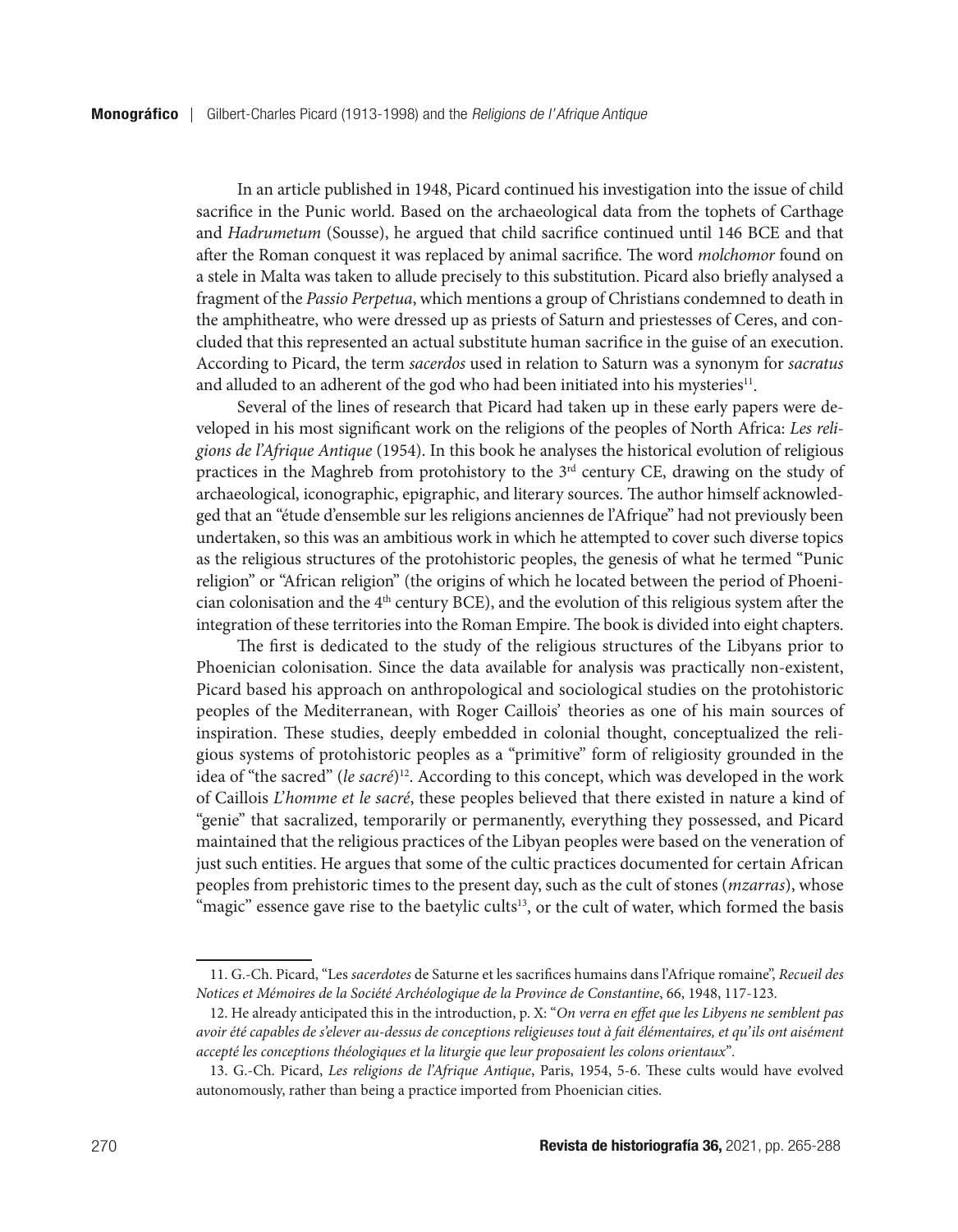for the development of healing cults in Roman times, originated in such mental constructs. Likewise, from the remotest times the "sacred" would have been the determining factor in the worship of certain animals, such as rams (as documented in the Neolithic cave paintings or in the Berber beliefs of 10<sup>th</sup> century CE Morocco), and even in human beings, as evidenced in the cult of the dead or in the veneration of certain Numidian kings (notwithstanding the strong Hellenistic influence of these practices)<sup>14</sup>.

The second chapter focuses on the genesis of Punic religion. Picard assigns a central role to the priesthood of Carthage, who were responsible for developing a religious system that was adopted not only by the colonists of all the coastal cities, but also by the Libyan-Phoenicians of the hinterland and most of the independent western Libyan cities<sup>15</sup>. The most compelling archaeological evidence he was able to recover for this "Punic religion" was the tophet at Carthage. Picard interpreted this space as a place of worship dedicated to Tanit, where child sacrifices and chthonic cults were supposed to have taken place since the 9<sup>th</sup> century BCE. According to Picard, the oldest level of the sanctuary was a building called the "Cintas Chapel", a kind of *heroon* that housed the worship connected to the legend of the foundation of Carthage in which Dido-Alyssa immolated herself to ensure the prosperity of the community<sup>16</sup>. At some point in its development, Punic "theology" determined that the sacrifice of the monarch could be avoided by offering a substitute victim, normally his own son, and this ritual substitution was ultimately institutionalised in the immolation of infants. Picard, following René Dussaud, found documentary support both in the Bible (the classic example being that of Jephthy's daughter) and in classical literature<sup>17</sup>. Archaeology, which uncovered the remains of numerous children in the tophet, and the iconography of its stelae, which seem to represent the immolation of children, seemed to confirm this ritual practice. However, Picard does add the qualification that not all those sacrificed had to be royal infants immolated in extraordinary situations, but could have been regular rites whose purpose was to *rénover la divinité*, to promote the fertility of nature and the prosperity of the community in general<sup>18</sup>.

In the third chapter Picard analyses Phoenician divine genealogies to explore the mythological origin of the two primary gods of the Punic "pantheon", Tanit Pene Ba'al (*TNT PN BOL*) and Ba'al Hamón (*BOL HMN*), to whom many of the inscribed monuments found in the sanctuaries were dedicated. He argues that Ba'al and Tanit were epithets of the two great

<sup>14.</sup> G.-Ch. Picard, *Les religions…*, *op. cit.*, n. 13, 10-21.

<sup>15.</sup> G.-Ch. Picard, *Les religions…*, *op. cit.*, n. 13, 26-27.

<sup>16.</sup> G.-Ch. Picard, *Les religions…*, *op. cit.*, n. 13, 34-35. Picard turned to anthropology to explain this system of thought. The sacrifice of the King of Nemi, which Frazer analysed in the same terms, provided the basis for studies linked to these practices.

<sup>17.</sup> Diodorus Siculus tells how, after the defeat of the Carthaginians in Africa by Agathocles in 310 BCE, the most distinguished families offered their children as a sacrifice to Ba'al Amon. At that time Carthage was an aristocracy and the children of the city's nobles would be equivalent to the infants of the founding kings. G.-Ch. Picard, *Les religions…*, *op. cit.*, n. 13, 44-45. Cf. R. Dussaud, *Les origines cananéennes du sacrifice israélite*, Paris, 1941, 287-288.

<sup>18.</sup> G.-Ch. Picard, *Les religions…*, *op. cit.*, n. 13, 48-49.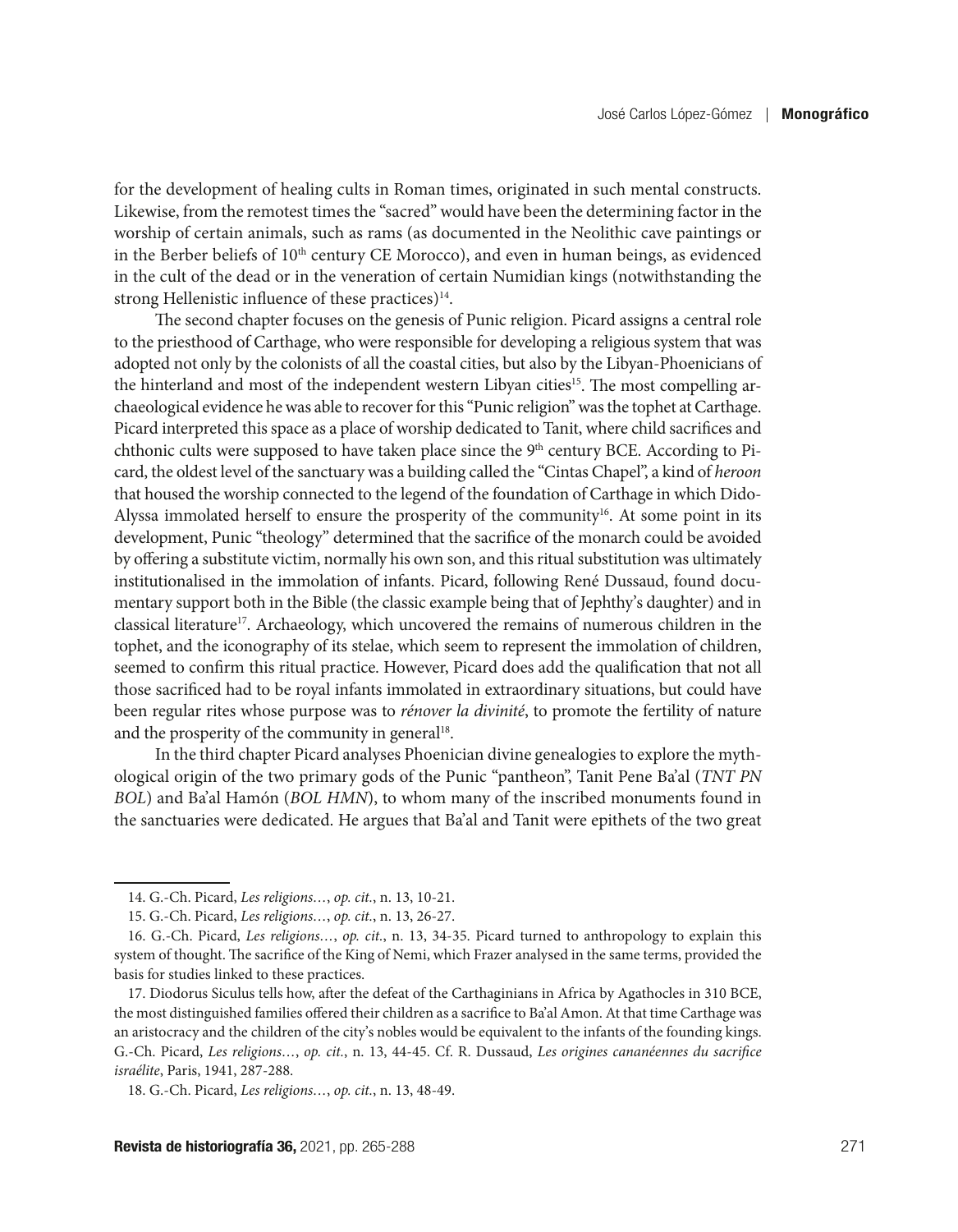gods of the Phoenician "pantheon", El and Asherat, which were consolidated as theonyms in the Punic world<sup>19</sup>. Picard also formulated the theory of a "spiritual revolution" that took place within Carthaginian religion during the  $5<sup>th</sup>$  century BCE, and that resulted in the reception of a series of influences from Magna Graecia, including the introduction of the cult of Demeter in Carthage in the  $4<sup>th</sup>$  century BCE, or the "assimilation" between Hera and Tanit<sup>20</sup>. It was in this context that Tanit, considered by Picard to be the Punic goddess, a refraction of the great mother-goddess of the western Mediterranean and typologically akin to the south-italic Hera, underwent a process of consolidation as both a chthonic and a celestial deity (lady of the moon), whose field of action was fundamentally related to fertility and prosperity $2^1$ .

This brings us to the fourth chapter, which discusses the Hellenization of Punic religion. According to Picard's account, from the 5<sup>th</sup> century BCE, Carthage was immersed in the process of Hellenization that had spread throughout the coastal regions of the Mediterranean, as a result of which elements of Greek mystery cults took root in North Africa. These trends will have had a greater impact on the underprivileged classes, who found in the *thiasos* a way of coping with earthly hardships and the prospect of a pleasant life in the hereafter $2^2$ . Picard, following authors such as Franz Cumont and Herni Galliot, argues that these mystery cults were introduced by merchants, craftsmen and foreigners arriving in the ports of North Africa<sup>23</sup>. The deities directly imported were Demeter and Persephone, eschatological and agrarian goddesses whose worshippers conducted mystery rites, such as those of Eleusis, in which the initiates aspired to achieve eternal happiness after death<sup>24</sup>. The existence of sanctuaries dedicated to these deities, such as that of Bordj Djedid (Carthage), and the discovery of statuettes of Demeter with her daughter in some Punic tombs from the  $3<sup>rd</sup>$  century BCE, confirm the adoption of these new forms of worship in North Africa from the  $4<sup>th</sup>$  century BCE<sup>25</sup>. Picard then argues that the introduction of these religious strategies was a consequence of "*le sentiment d'inferiorité que ressentaient les Puniques en présence de leur religion traditionnelle et le besoin impérieux qu'ils éprouvaient de la transformer, pour lui permettre de répondre aux aspirations individualistes, aux inquiétudes métaphysiques, dont la contagion les avait gagnés à la suite de l'absorption spirituelle de leur ville par le monde hellénistique*"<sup>26</sup>. This brought about a dramatic

<sup>19.</sup> G.-Ch. Picard, *Les religions…*, *op. cit.*, n. 13, 58-59.

<sup>20.</sup> G.-Ch. Picard, *Les religions…*, *op. cit.*, n. 13, 60-64. According to Picard, the embargo on imports from Greece was part of a policy of retreat under the threat of Athenian imperialism that sought to position the Athens as the hegemonic power in the Mediterranean.

<sup>21.</sup> G.-Ch. Picard, *Les religions…*, *op. cit.*, n. 13, 64-65. On the iconography associated with Tanit and the Roman Caelestis see pp. 65-78.

<sup>22.</sup> G.-Ch. Picard, *Les religions…*, *op. cit.*, n. 13, 85-86.

<sup>23.</sup> Franz Cumont attributed the introduction and spread of mystery cults in the Roman West to soldiers, merchants and slaves of Greek-Eastern origin: F. Cumont, *Les religions orientales…*, *op. cit.*, n. 4, 29-31. See also H. Graillot, *Le culte de Cybèle, Mère des Dieux, à Rome et dans l'Empire Romain*, París, 1912, 412-420.

<sup>24.</sup> G.-Ch. Picard, *Les religions…*, *op. cit.*, n. 13, 86-88.

<sup>25.</sup> G.-Ch. Picard, *Les religions…*, *op. cit.*, n. 13, 89.

<sup>26.</sup> G.-Ch. Picard, *Les religions…*, *op. cit.*, n. 13, 98. Sixteen years later Picard pointed out that these factors, together with Himilcon's failures and widespread impiety after the plague that devastated the city,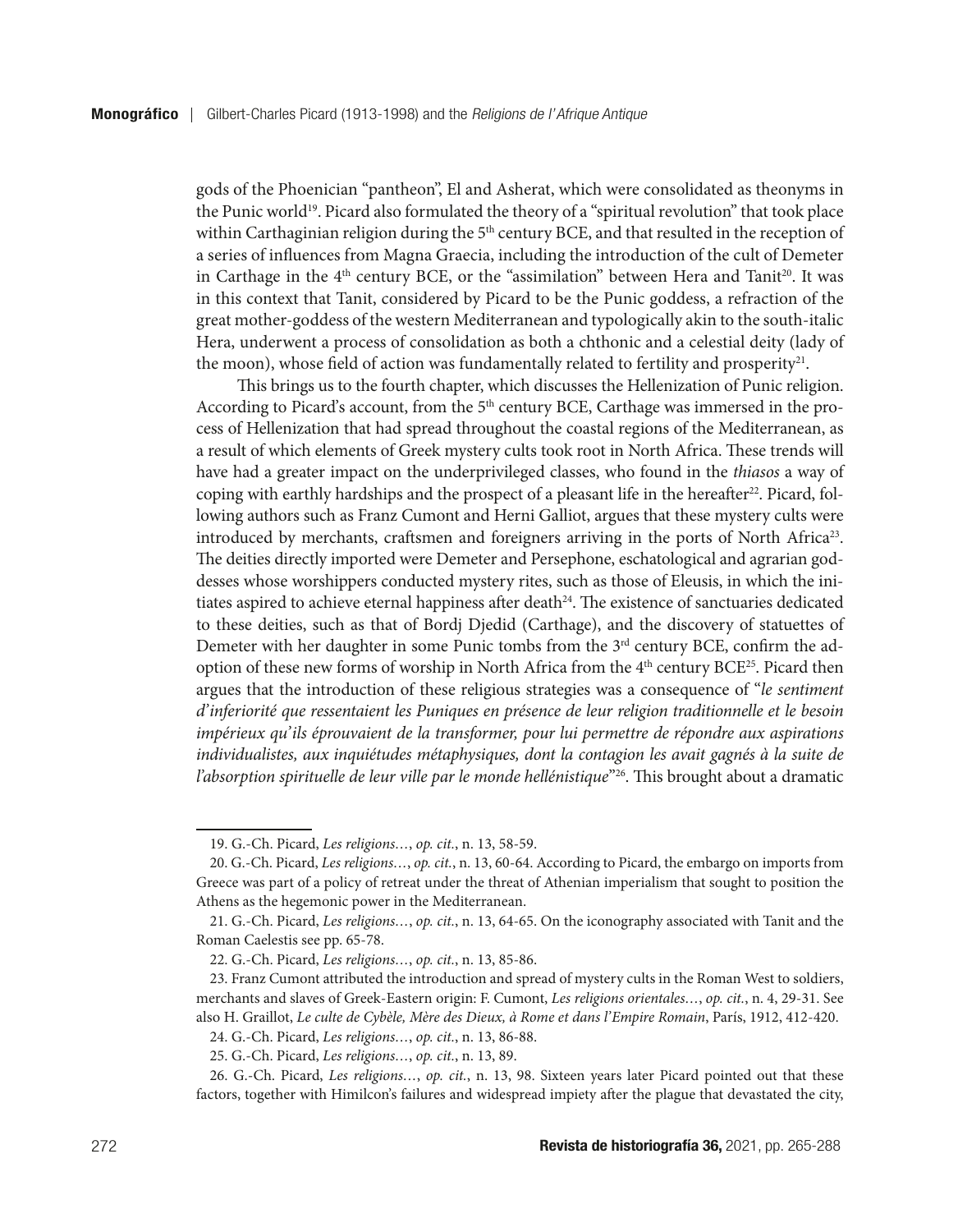change in Carthaginian funerary customs: cremation, which had until then coexisted with inhumation, became predominant after the Punic Wars, and the iconography of Carthaginian stelae from the *tophet* was modified through the introduction of Greek eschatological elements and Dionysian symbols, including craters, cists and even ithyphallic satyrs $27$ .

In chapter five, Picard addresses the religious consequences of Romanisation by analysing the main gods documented for Roman Africa. Employing concepts such as *syncrétisme* or *équivalence*, he explores characteristics of some of the deities worshipped during the period of Roman rule. While acknowledging that gods such as Mercury had been co-opted into the cults of some North African cities with little if any modification to their Italic origins, others were assimilated, as Aesculapius was to the Punic healing god Eshnoun, while the two main divinities of the Carthaginian "pantheon", Tanit and Baal, retained their original essence despite being "decked out" in Greco-Roman garb (Tanit-Caelestis, Baal-Saturnus). As such, "African religion" in the Imperial period assumed an Italic appearance, but its religious and cultural background was different from that of Rome and remained true to many of its Punic traditions<sup>28</sup>. According to Picard, the processes of "assimilation" that took place in the cult of Caelestis-Tanit/Hera-Juno and Ba'al-Saturnus did not consist simply of a mechanical substitution of the name of one god for another, but was a gradual process informed by a profound reflection upon the nature of the gods that led to theological reforms such as those that allowed Tanit to be linked to that "great mother" who in Italy was Juno-Hera<sup>29</sup>. In that sense, Caelestis was, as Tanit previously used to be, a uranian deity (one of her most distinctive symbols is the crescent moon), atmospheric, chthonic, and queen of heaven, earth and the dead, *la toute-puissante maîtresse de l'univers*30. Saturnus, on the other hand, also established himself as a god of a celestial nature – in iconography he is associated with the sun and the moon – but with an agrarian dimension. His rule over the earth placed him on a similar level to the god of the dead and the underworld, thus characterising him as a chthonic deity<sup>31</sup>. He concludes this chapter by pointing out that the African gods had their own characteristics that differed from those of these same gods in other regions of the Empire, and argues that the "pantheon" of Roman Africa was presented as an independent, complex and highly hierarchical one, closer to Hellenised Phoenician "theology" than to Roman religion, in whose organisation the minor gods appear as ministers – sometimes as hypostases – of the "major" gods.

In the sixth chapter, Picard analyses two of the most primordial and authentic elements of what he called *la religion africaine*: the sacrifices and the sanctuaries. While acknowledging that from a formal point of view the sacrifices of the Roman-African world were analogous to

were responsible for the religious change: G.-Ch. Picard and C. Picard, *Vie et mort de Carthage*, Paris, 1970, 144-146.

<sup>27.</sup> G.-Ch. Picard, *Les religions…*, *op. cit.*, n. 13, 92-93.

<sup>28.</sup> G.-Ch. Picard, *Les religions…*, *op. cit.*, n. 13, 102.

<sup>29.</sup> G.-Ch. Picard, *Les religions…*, *op. cit.*, n. 13, 108-109.

<sup>30.</sup> G.-Ch. Picard, *Les religions…*, *op. cit.*, n. 13, 111 and 117.

<sup>31.</sup> G.-Ch. Picard, *Les religions…*, *op. cit.*, n. 13, 118-123.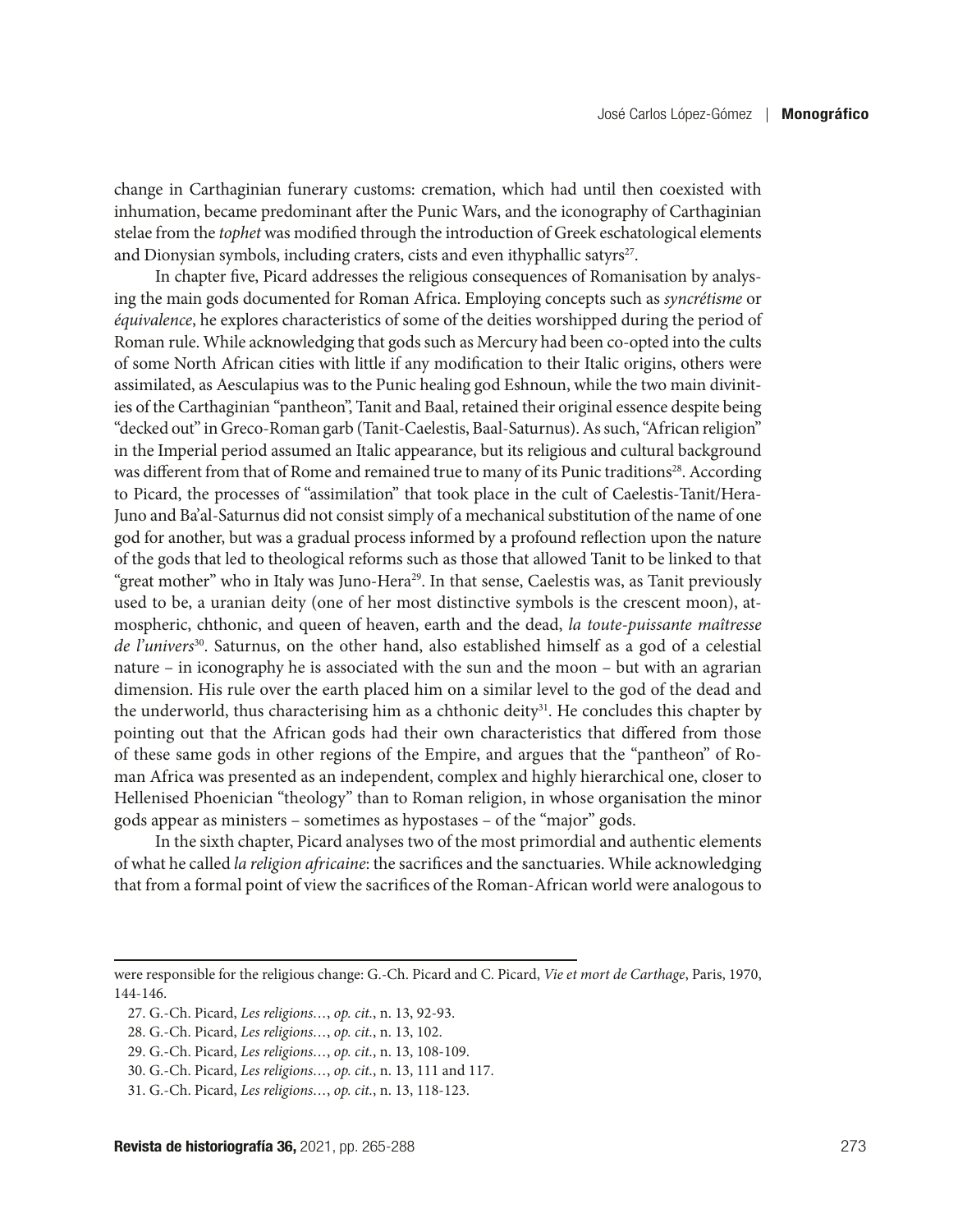Italic ritual<sup>32</sup>, Picard argues that their conceptual basis was a legacy of Canaanite religion, in which the animal did not constitute food for the gods, but was a substitute for the body of the offerors themselves, appropriating their sins and thereby absolving them33. For this reason, the Carthaginians did not wholly abandon the practice of human sacrifice even during Roman imperial times, as Tertullian testifies in the  $2<sup>nd</sup>$  century  $CE<sup>34</sup>$ . The Roman authorities would have turned a blind eye, while the Africans would have taken advantage of acts such as executions in the amphitheatre to dress them up in the style of a ceremony of sacrifice to the infernal gods $35$ . However, they routinely appeal to the offering of substitute animal victims to safeguard the life of what would have been the main object of immolation in the Punic world: the infant. The word *molchomor*, which appears in some inscriptions, is taken to allude to this substitution<sup>36</sup>. In order to carry out the replacement rite, Picard determined that the (human) victim had to be consecrated (*sacratus*), and for this it was necessary to complete a rite of initiation whose aim was, firstly, to guarantee the prosperity of the initiate and, secondly, to introduce him *dans le mond du dieu* and thus ensure his divinisation, or *heroisation*37. To clarify the nature of these rites, he utilises the iconography of the stelae, which depict symbols similar to those associated with Eleusinian cult (such as the cist that contains the *sacra*), and concludes that ritual baths, grooming rites (*rites de coiffure*) and ceremonies related to clothing (shoes) were carried out. The initiation introduced the individual into a private community in the service of the god, governed by an internal hierarchy, whose priesthoods were elected and of fixed term<sup>38</sup>.

The places in which the most authentic rites of this "African religion" were carried out were the tophets, which in cities such as Hadrumetum, Carthage and Thugga remained in

36. *AE* 1931, 59. Others even specify the replacement of an *agnus pro vicario* (*CIL* VIII 4468; *AE* 1931, 60). See also G.-Ch. Picard, "Les *sacerdotes*…", *op. cit.*, n. 11, 118.

37. G.-Ch. Picard, *Les religions…*, *op. cit.*, n. 13, 142-143.

<sup>32.</sup> See some examples in G.-Ch., Picard, *Les religions…*, *op. cit.*, n. 13, 131.

<sup>33.</sup> G.-Ch. Picard, *Les religions…*, *op. cit.*, n. 13, 131.

<sup>34.</sup> *Apol*. IX: *Infantes penes Africam Saturno inmolabantur palam usque ad proconsulatum Tiberii qui eosdem sacerdotes in eisdem arboribus templi sui obumbraticibus scelerum votivis crucibus exposuit teste militia patriae nostrae quae ad ipsum munis illi proconsuli functa est. Sed et nunc in oculto perpetratur sacrum hoc facinus*.

<sup>35.</sup> G.-Ch. Picard, *Les religions…*, *op. cit.*, n. 13, 134. One of the classic examples provided by the author is that of the martyrdom of Saints Perpetua and Felicity, who were executed together with other Christians in the amphitheatre of Carthage at the beginning of the 3rd century CE, dressed as priests of Saturnus and priestesses of Ceres, as if they were sacrificial victims. Cf. G.-Ch. Picard, "Les *sacerdotes*…", *op. cit.*, n. 11, 118-119.

<sup>38.</sup> G.-Ch. Picard, *Les religions…*, *op. cit.*, n. 13, 150-152. Some lists have been preserved, such as that of the community of worshippers of *Silvanus Barbarus*, composed of 12 *sacerdotes* and presided over by a *mater sacrorum*. In relation to the mysteries of Saturnus, inscriptions include terms such as *ministri* or *cultores* of the god that, according to Picard, would be equivalent to "initiates". The leader would hold the title of *magister* or *antistes*.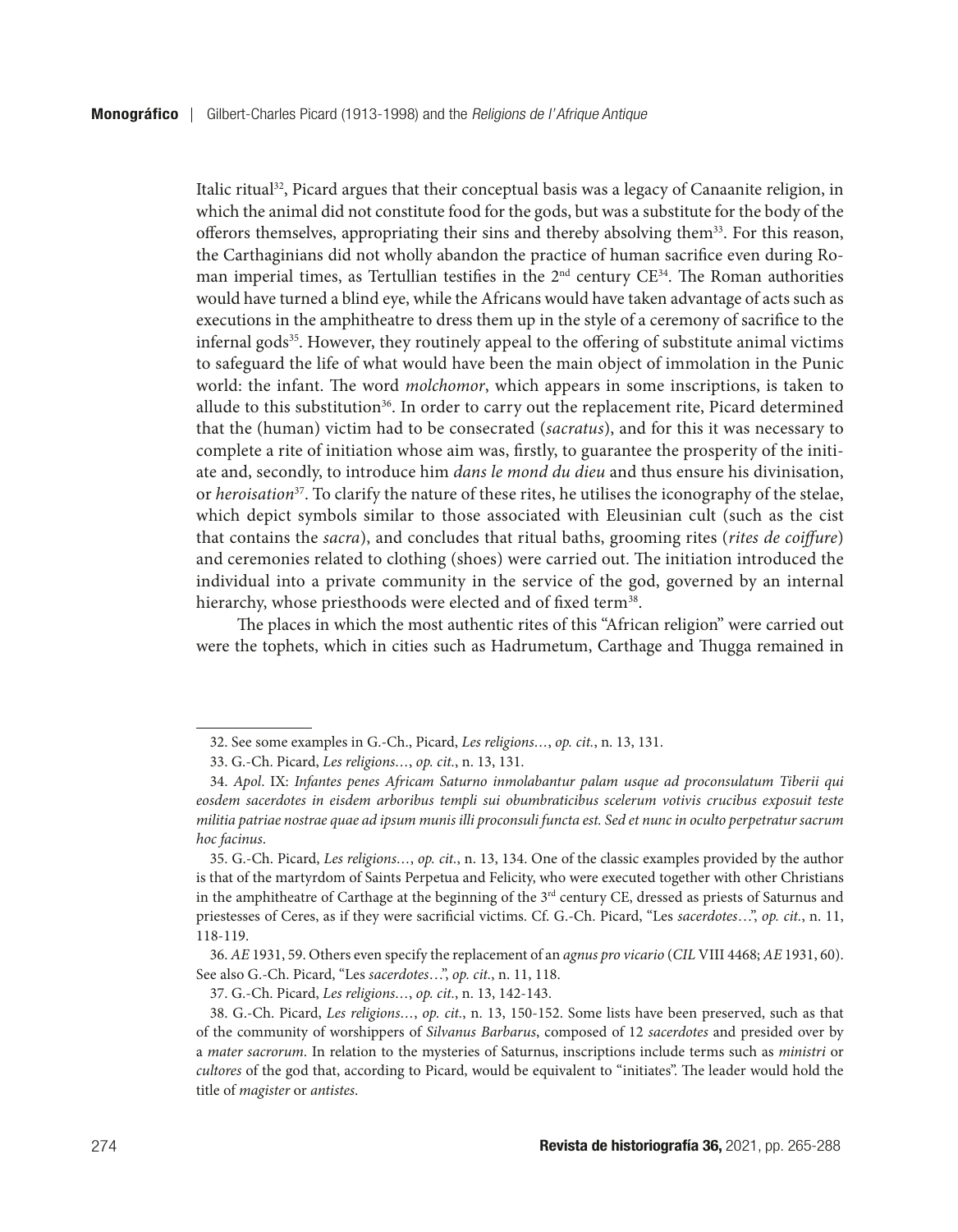use until the 2<sup>nd</sup> century CE<sup>39</sup>. Yet, according to Picard, there was a whole series of sanctuaries whose architectural characteristics, although close to the classical models, had exceptional elements that made them ideal to satisfy the problems of the *liturgie africaine*40: the large porticoes housed imposing courtyards, allowing religious processions to take place inside them, away from the eyes of the profane; the numerous adjoining rooms of these temples were used to celebrate communal rites; and the digging of crypts allowed the storage of the *sacra*, which were only displayed on the occasion of solemn celebrations<sup>41</sup>. It is also for reasons of privacy that, according to Picard, some African sanctuaries were located in outlying areas of the city (such as the temple of Saturnus in Thugga or the temple of Apollo in Maktar), while the traditional Roman gods or the *dii patrii* of the cities would occupy privileged places in the forum<sup>42</sup>.

Uncommon sacrifices and irregular places of worship would demonstrate how the "African religion" retained many of its original elements during the Roman period, and how this religion, relegated to private and marginal places of worship within the urban landscape, was sustained by individuals belonging to the lower classes until the end of the 2<sup>nd</sup> century CE.

This latter issue is analysed in the seventh chapter. For Picard, the elite were the first to be interested in disowning the popular, "barbaric" and "mystery" cults of their ancestors, and to adopt the religious forms of the invader in order to monopolise administrative and military office<sup>43</sup>. Consequently, they would have cultivated the worship of the Roman deities at the expense of their local gods and have favoured the imperial cult and its Roman priesthood

<sup>39.</sup> Picard acknowledges that, despite their longevity, tophets underwent changes in cult practice: in the 1<sup>st</sup> century BCE the urns contained only animal remains. The iconography of the stelae also began to be "latinised": the abstraction characteristic of the Punic period was replaced with more naturalistic images, including the anthropomorphic representation of gods (one monument even depicts a *capite velato* priest) and Latin was more widely used. In the levels dated to the  $2<sup>nd</sup>$  century BCE only reused stelae from previous levels appear, and the more elaborate ones contained the image of an animal in an aedicula, but the remains of the victim were no longer buried. Finally, in the same century, the tophets disappeared, such as the one in Thugga, where the old sanctuary was replaced by a temple of the "classical African" type (cf. G.-Ch. Picard, *Les religions…*, *op. cit.*, n. 13, 104 and 111-115).

<sup>40.</sup> G.-Ch. Picard, *Les religions…*, *op. cit.*, n. 13, 153-156. Picard was so convinced that the characteristics of the Roman-African temples owed their form to local traditions that he claimed that those sanctuaries with a tripartite *cella* took their models from the baetylic triad patterns that appear in the iconography of some stelae (G.-Ch. Picard, *Les religions…*, *op. cit.*, n. 13, 158-160). Another example of architectural typology in which Picard identifies elements adapted to the development of "African" cults is that of the temple of Hator Miskar (*à crypte*) in Maktar (G.-Ch. Picard, *Les religions…*, *op. cit.*, n. 13, 160-161).

<sup>41.</sup> G.-Ch. Picard, *Les religions…*, *op. cit.*, n. 13, 161. See, E.g. the temple complex of Thinissut or that of El Kenissia, both comprised of several courtyards in which the temples were built where the divine statues were located, dedications such as stelae and altars were made, or vessels were deposited with the remains of the immolated victims, accompanied by statuettes and other offerings.

<sup>42.</sup> G.-Ch. Picard, *Les religions…*, *op. cit.*, n. 13, 162.

<sup>43.</sup> G.-Ch. Picard, *Les religions…*, *op. cit.*, n. 13, 162-163 and 167.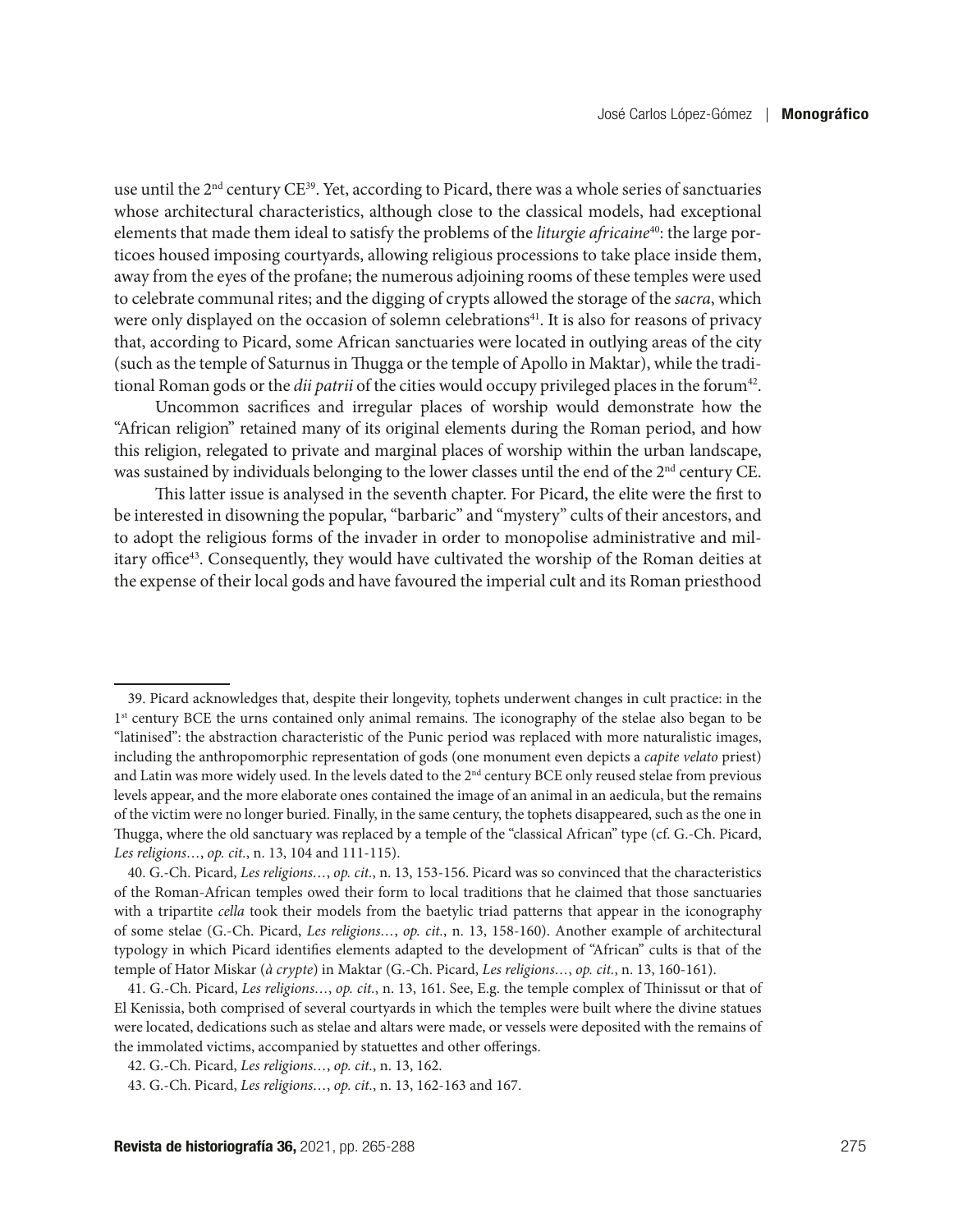par excellence, the flaminate, the prerogative of citizens and magistrates<sup>44</sup>. Elites also used funerary practice as a means of marking themselves off from the underprivileged. According to Picard, *le burgeois romain* desired a luxurious afterlife on the model of his earthly *modus vivendi*, and therefore paid for expensive tombs (such as the turreted mausolea excavated in the necropolis of Haïdra) together with funerary *elogia* whose purpose was to keep his memory alive and thus guarantee his immortality. The lower classes, however, had to be content with an urn containing their ashes, a limited number of offerings and a simple stele recalling their "initiation" into the "African mysteries"45. The priests of Caelestis and Saturnus would be humble people with no interest in engaging in public life, and their worshippers would be individuals from a low social background who, in most cases, did not enjoy Roman citizenship, and in these "African cults", heirs to those of the Carthaginian period, found their spiritual refuge<sup>46</sup>.

From the end of the  $2<sup>nd</sup>$  century CE, when Africa appears to have played an increasingly important role in the imperial administration, the situation changed, "*comme si cette promotion les avait délivrés d'un complexe d'infériorité à l'égard de leurs traditions ancestrales*". As a result, classical architecture and Latin became widespread, which in turn intensified the degree of religious "Romanisation" in terms of sacred space and divine nomenclature<sup>47</sup>; and yet on the other hand the aristocracies, which had begun to fall under the influence of the spiritualist currents that were spreading throughout the Empire in the wake of Neoplatonic thought, rediscovered the African *religion nationale*, which now permeated all strata of society, as it could meet the needs of a mystical spirituality that Roman society began to demand but rationalist philosophies could not deliver. However, Picard thought that in this process the *religion africaine* had already been deprived of much of its essence, diluted in a vast "syncretism" that merged the Punic traditions with Greco-Roman "spiritualism" and Eastern influences<sup>48</sup>.

One of the most successful cults in the Maghreb was that of the goddess Ceres. According to Picard, the goddess of agriculture was imported from Egypt or Sicily, gradually giving rise to a *Ceres punica*, worshipped with rites derived from those of Eleusis. The iconography of numerous stelae, such as the one found at Sidi Ali Madiouni, depicting the caduceus and the spike, symbols of the Eleusinian mysteries, testify to how widespread these ritual practices were, adapted to the situation in North Africa<sup>49</sup>. The appropriation by the aristocracy of these "mystery cults" did not bridge the social gap, as there were notable differences between

<sup>44.</sup> G.-Ch. Picard, *Les religions…*, *op. cit.*, n. 13, 168-176. Picard seems unaware that individuals of servile origin, such as the *seviri Augustales*, were also members of the priesthood responsible for organising the cult activities of the *domus imperatoria*.

<sup>45.</sup> G.-Ch. Picard, *Les religions…*, *op. cit.*, n. 13, 177-180. The same idea in G.-Ch. Picard, *La civilisation de l'Afrique romain*, 1959, 252-253.

<sup>46.</sup> G.-Ch. Picard, *Les religions…*, *op. cit.*, n. 13, 162-163.

<sup>47.</sup> See also G.-Ch. Picard, *La civilisation de l'Afrique…*, *op. cit.*, n. 45, 37-38 and 41-42.

<sup>48.</sup> G.-Ch. Picard, *Les religions…*, *op. cit.*, n. 13, 164.

<sup>49.</sup> Further examples in G.-Ch. Picard, *Les religions…*, *op. cit.*, n. 13, 186-196.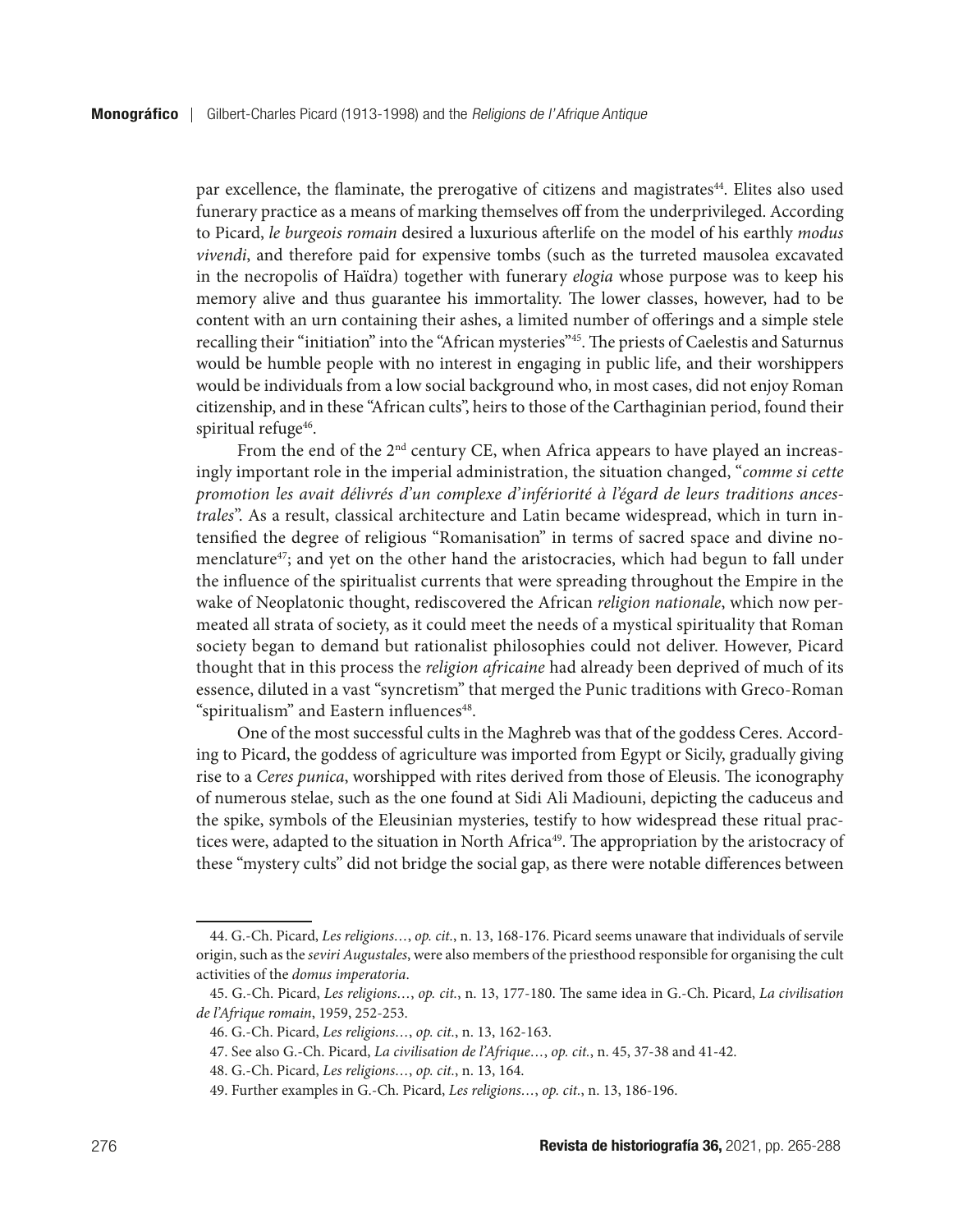the public Bacchic cults financed by the aristocracy, in which the elites met in sumptuous, richly decorated *collegia* to enjoy the *felicitas temporum* and celebrated the granting of one of the main gifts given to mankind (wine), and the cults of the underprivileged classes, who continued to celebrate Bacchic festivities through uninhibited orgiastic gatherings<sup>50</sup>.

In short, the "mystical revolution" of the  $3<sup>rd</sup>$  century CE allowed the North African territories to preserve, to some extent, their religious identity, because the mystery cults postulated for the Punic period were revitalised by Neoplatonic *milieu*. According to Picard, these cults were more in keeping with Eastern than Western practices and were comparable to those disseminated by the "missionaries" of Isis, Mithra or Mater Magna. All this, together with the identification of Cybele/Mater Magna with Caelestis or Isis with Demeter, explains the success enjoyed by some of these "Oriental gods" in Africa<sup>51</sup>. However, Picard maintains that the underprivileged were never conversant with the philosophical content of these 3<sup>rd</sup> century CE mystical doctrines, their religious beliefs instead being underpinned by irrational ideas of witchcraft and magic<sup>52</sup>.

This brings us to the eighth chapter. For Picard, magic and superstition were prophylactic strategies on the periphery of religion. He saw magic as a resource used mainly by the lower classes to gain protection from divine entities against harmful supernatural elements and to secure certain benefits. In both Punic and Roman times, North Africans used all kinds of movable and immovable amulets – sculptures, paintings, mosaics – to protect their owners from evil spirits<sup>53</sup>, and Picard regularly interprets symbols represented on mosaics (vines, laurels or fishes) in terms of magic. Picard's distinction between magic and religion was based on the ideas of Marcel Mauss and Henri Hubert: "*La magie se différencie de la religion en ce que celle-ci essaie de réaliser l'accord entre l'homme et le dieu par la soumission du premier au second, tandis que la magie a pour but d'asservir le dieu et de le contraindre à exécuter les ordres du magicien*".54 Magicians mediated with the dead using the *tabellae defixionis* which they deposited in tombs and which invoked Hebrew (*Iao Sabaoth*) or Egyptian deities. According to Picard, these practices had already been current among the underprivileged classes during the first two centuries of the Common Era, but the development of Neoplatonism and mysticism in the 3<sup>rd</sup> century CE led to their spreading among the more educated. Neoplatonism had a cosmogony conceptualised in terms of a pyramidal structure with a supreme deity at its

<sup>50.</sup> G.-Ch. Picard, *Les religions…*, *op. cit.*, n. 13, 200-203.

<sup>51.</sup> G.-Ch. Picard, *Les religions…*, *op. cit.*, n. 13, 220-221 and 226-227. While Picard does to some extent attribute the "success" of Isiac cults in the Maghreb to Egyptian influence in the Punic period, he concedes that in Roman times gods of the *gens isiaca* had to be assimilated to their African counterparts, where the syncretism of Isis with Ceres would have been a common phenomenon. On the links established between Isis and other deities such as Aesculapius or Hermes through analysis of the iconography of sarcophagi or funerary mosaics, see pp. 228-232.

<sup>52.</sup> G.-Ch. Picard, *Les religions…*, *op. cit.*, n. 13, 232-233.

<sup>53.</sup> G.-Ch. Picard, *Les religions…*, *op. cit.*, n. 13, 237-238.

<sup>54.</sup> G.-Ch. Picard, *Les religions…*, *op. cit.*, n. 13, 242. Cf. M. Mauss and H. Hubert, "Equisse d'une théorie générale de la magie", *L'Année Sociologique,* 7, 1902-1903, 1-146.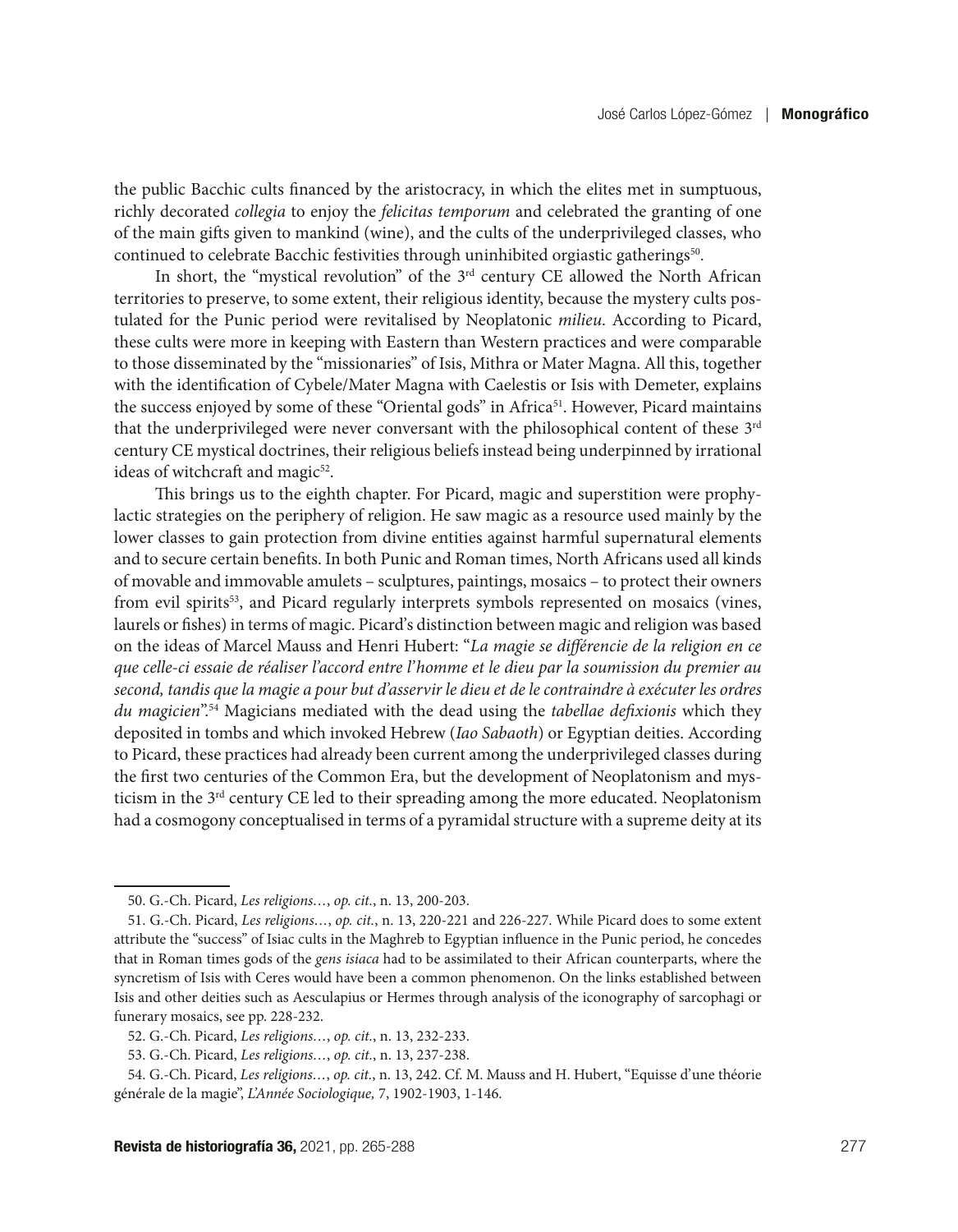summit and a series of entities below it, and this framework would to a large extent promote the use of magical practices to act upon these intermediate beings<sup>55</sup>.

*Les religions de l'Afrique Antique* concludes with a discussion of the establishment of Christianity in the Maghreb. According to Picard, its triumph was neither sudden nor violent, and he even acknowledges that there were points of contact between "traditional" religions and the new faith. He explained the rapid spread of Christianity in Africa by reference to the existing idea of an almost unknowable supreme god whose providence acted upon the world by means of hypostases emanating from its essence. This paved the way for the acceptance of the dogma of the Trinity as formulated by Augustine, while the ancient Canaanite idea of the sacrifice of union and redemption, where the *sacratus* was immolated to be reborn united to the god, facilitated the understanding of the Eucharistic sacrifice<sup>56</sup>.

In this work, Picard summarises some of the most important aspects that had previously been discussed about the religious practices and institutions of the peoples of North Africa. He masterfully details what was known at the time about the Punic tophets, conceived as ancestral spaces in which child sacrifices were carried out. He presents the theory that what he called "African religion" underwent a "spiritual revolution" in the  $4<sup>th</sup>$  century BCE, which was consolidated by the introduction of mystery elements – mainly Bacchic and Eleusinian – from the Hellenic world that were merged with the cult of Ba'al Hammon and Tanit. This would then have given rise to a distinctly "mystical religion", the essence of which remained substantially unchanged until the 3<sup>rd</sup> century CE. He also postulates the existence of a kind of polarisation within Roman society in North Africa in which the aristocracy, wishing to be integrated into the new political order, adopted Italic religious practices, and later joined the mysteries under the influence of the philosophical currents of the  $2<sup>nd</sup>$  and  $3<sup>rd</sup>$  centuries, while the lower classes continued to adhere to their ancestral Punic traditions.

Picard was a historian influenced by the principles of the first generation of the *Annales* school, which sought to endow the discipline of history with a totalizing value in which the other social sciences could be combined. He eschewed the customary political history to develop a narrative in which economic, demographic, geographical and psychological factors could help to explain the development of North African societies<sup>57</sup>. To this end, he analysed a series of archaeological, artistic and literary sources from the perspective of historical anthropology, ethnography, cultural-historical psychology and geohistory, just as Lucien Febvre and, in particular, Marc Bloch and Marcel Granet had applied in their work<sup>58</sup>.

Since Picard's research was carried out between the first and second generation of the *Annales* school, it is informed by the underlying postulates of the *longue durée* approach to historical processes that Fernand Braudel would champion in 1958<sup>59</sup>. This accounts for some

<sup>55.</sup> G.-Ch. Picard, *Les religions…*, *op. cit.*, n. 13, 251.

<sup>56.</sup> G.-Ch. Picard, *Les religions…*, *op. cit.*, n. 13, 256-257.

<sup>57.</sup> For an overview of the impact on historiography of the new theoretical framework of the *Annales* school see F. Dosse, *L'histoire en miettes. Des "Annales" à la "nouvelle histoire",* Paris, 1987, 54-94.

<sup>58.</sup> Cf. F. Dosse, *L'histoire en miettes…*, *op. cit.*, n. 57, 77-84.

<sup>59.</sup> F. Braudel, "Histoire et sciences sociales. La longue durée", *Annales*, 1958, 725-753.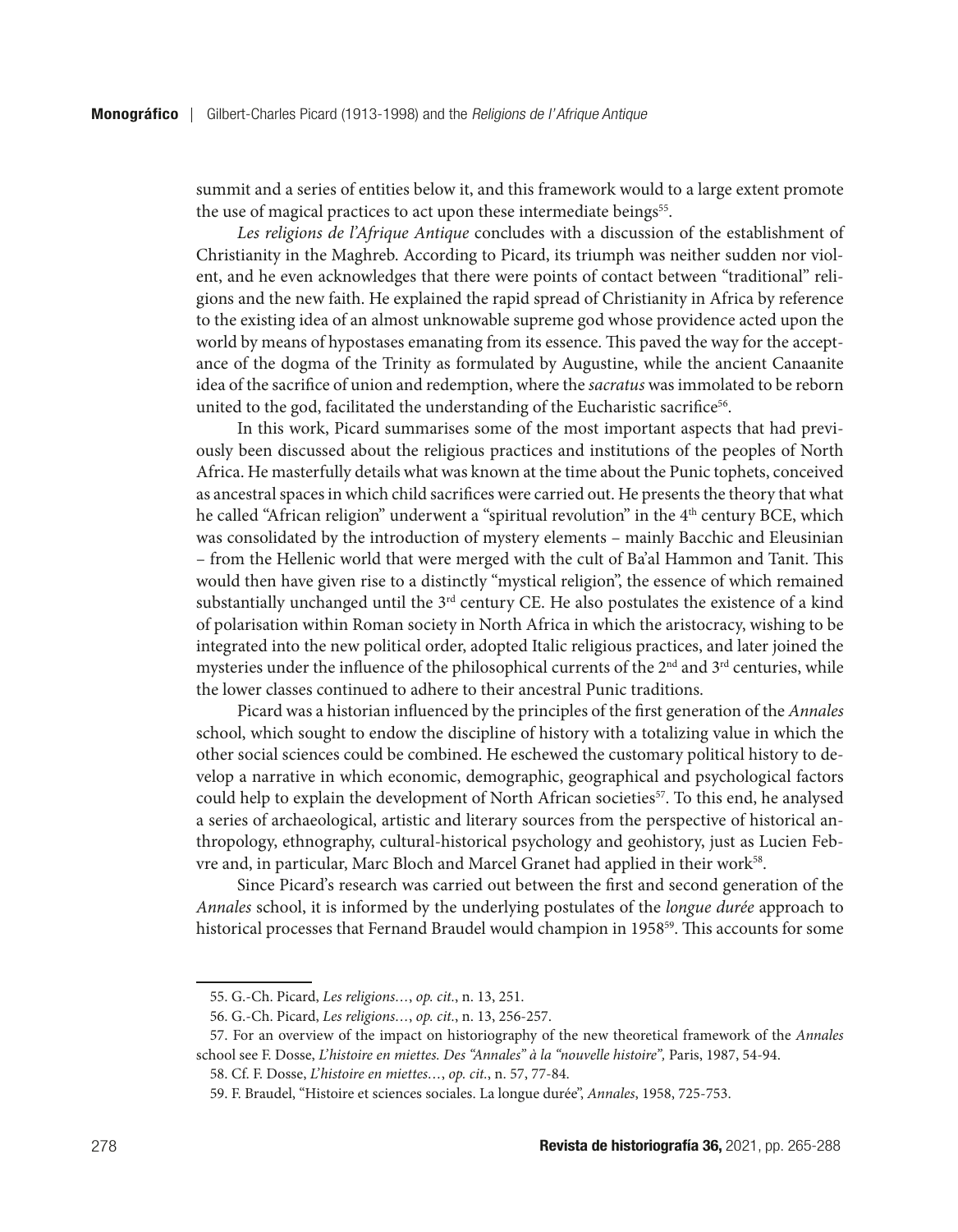of his theories relating to the prehistoric origins of the baetylic cults and to the child sacrifices in the Punic tophets whose genesis he situates in the myth of the sacrifice of Elisa-Dido and the foundation of Carthage. It also explains his search for the origins of this Punic or African religion, which he saw as developing in the 5<sup>th</sup> century BCE, and preserved among the lower classes until the  $3<sup>rd</sup>$  century CE, ultimately surviving in fossilised form in some practices supposedly still present in the Maghreb area in his day.<sup>60</sup>

Despite the originality of some of his ideas, Picard, entrenched as he was in colonial thought, nevertheless, maintained that the religious mysteries imported from the Hellenic world in particular were more civilised and so superior to those of the Punics, and that the indigenous population, aware of this and oppressed by a *sentiment d'inferiorité* in respect to the "savagery" of their own religious practices, ended up adopting religious elements from Greek culture<sup>61</sup>. As part of this discourse, Picard conceptualised different *stades d'évolution religieuse* in ancient peoples categorised by a) the relative complexity or degree of primitiveness in their practices, in which the "mystery" or "salvation" cults counted as the most complex religious forms, and the previous systems as lower stages, and b) their ethnic-geographical origin and cultural substrata, in which the heritage of the Hellenic-European culture was viewed as more advanced than that of the Punic-Africans<sup>62</sup>. In this respect, the monumental work of Franz Cumont, *Les religions orientales dans le paganisme romain*, had a significant impact on Picard's work. The Belgian *maître* analysed the religious practices in antiquity from an evolutionary and diffusionist perspective. In this framework the so-called mystery cults, distinguished by an inherent spirituality that focused on the salvation of the soul, would have occupied a higher stage of religious evolution that transformed the merely juridical nature of Roman state religion. The mysteries gave this religion a *vigueur nouvelle* whose success paved the way for the triumph of Christianity<sup>63</sup>. It thus emerges that Picard's thought, typical of colonialist historiography, was underpinned by the Hegelian ideology of

<sup>60.</sup> For example, his suggestion that certain religious practices relating to the braiding of hair or the use of fish symbols to ward off the evil eye have survived to the present day in popular rites, the former in parts of Morocco (p. 138), the latter in Tunisia (p. 239).

<sup>61.</sup> G.-Ch. Picard, *Les religions…*, *op. cit.*, n. 13, 98 and 163. Surprisingly, and contrary to his interpretation of the process of religious Hellenization, Picard underestimated the impact of Romanisation, which he argued was almost exclusively limited to elites interested in occupying positions in the administration. This can be explained through the influence of Cumont's work on Picard's thinking, as the Belgian author considered the Romans as a culture with an "enfantine" religion (see C. Bonnet and F. Van Haeperen "Introduction historiographique", in F. Cumont, *Les religions orientales dans le paganisme romain*. *Volume édité par Corinne Bonnet & Françoise Van Haeperen avec la collaboration de Bastien Toune*, Rome, 2006, LVIII).

<sup>62.</sup> See, e.g. G.-Ch. Picard, *Les religions…*, *op. cit.*, n. 13, 25 and 164. It is likely that he was influenced by the work of Mircea Eliade when explaining the religious "type" or "stage" that characterised e.g. the populations of Libya and Tunisia before the Phoenician colonisation. On the categorization of Punic religious practices as "barbarian", cf. G.-Ch. Picard, *Les religions…*, *op. cit.*, n. 13, 99.

<sup>63.</sup> For an excellent historiographical analysis see C. Bonnet and F. Van Haeperen "Introduction historiographique", *op. cit.*, n. 61, XIX-XXII.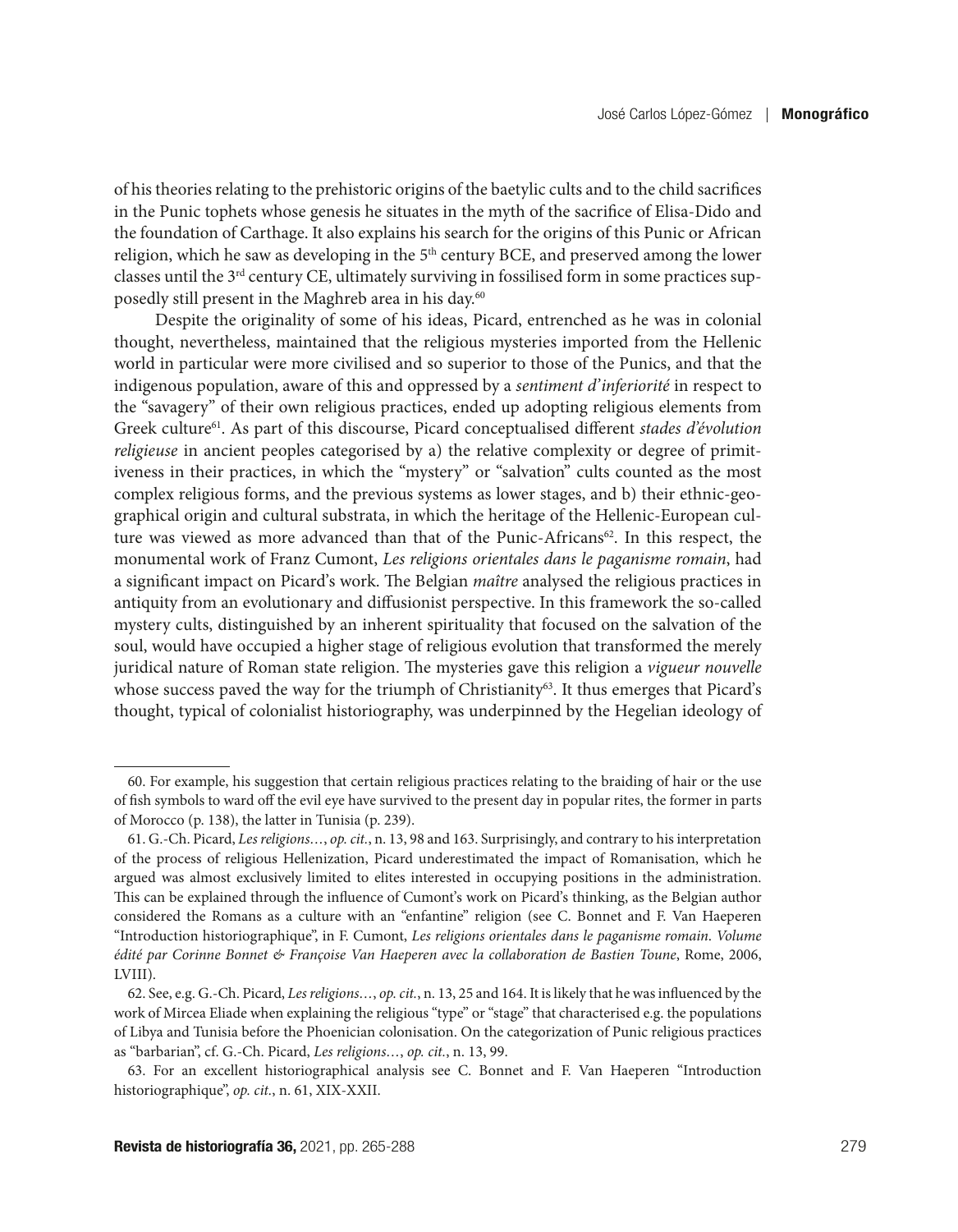progress still current in the first half of the 20<sup>th</sup> century, in which historical development was conceived as a linear progression from more primitive to more advanced levels, and which tacitly assumed the civilising role played by "European" (in this case, Hellenic) peoples over other cultures since antiquity64. This vision is particularly marked in Picard's *oeuvre*. For whereas Cumont had conceived the oriental mystery cults from Persia, Asia Minor, Egypt or Syria as superior in terms of spirituality, and underplayed the role of the Greek world as a conduit to Rome in the transformation and diffusion of these cults, Picard attributed the success of African mysticism to the influences of the Greek world (especially the Eleusinian mysteries), not the East. These theories, with their linear and teleological view of history, were to be superseded within the context of decolonisation by the rise of structuralism under Claude Lévi-Strauss, and the development of a *nouvelle histoire* which favoured ethnological discourse and rejected the conception of history in evolutionary and Eurocentric terms<sup>65</sup>.

The works on the history of religion that most influenced Picard's book were, for the Phoenician-Punic religious context, René Dussaud's study, from which he adopted several theories pertaining to the sacrificial rites of the Phoenicians derived from the findings in Ugarit<sup>66</sup>, and the monumental work of Stéphane Gsell, who analysed various elements of Punic religion, most prominently the nature of its divinities, its iconography, its rites, its priesthoods and its funeral customs<sup>67</sup>. For the religious context of Roman Africa, Jules Toutain's work was important for the discussion of certain aspects relating to the cult of a number of Roman gods, such as Mercury, Liber, Hercules, Apollo, Minerva or Ceres<sup>68</sup>. But in relation to religious analysis, Franz Cumont's theories undoubtedly had a greater impact in Picard's oeuvre, not only because of the aforementioned teleological approach to the religious phenomenon, but because it was Cumont who formulated the idea that the mysteries were counter-cultural cults and practised in opposition to the official religion. Their adherents, coming from marginal social groups and not integrated into the social, political and religious structures of the Roman state, established an intimate relationship with the deity, which guaranteed salvation. This contrast with official state religion, and its social milieu was precisely why these practices were considered "popular"<sup>69</sup>. On the contrary, the eschatological thought of

<sup>64.</sup> R. Nisbet, *History of the Idea of Progress,* New Brunswick, 1980, 297-316.

<sup>65.</sup> F. Dosse, *L'histoire en miettes…*, *op. cit.*, n. 57, 163-164.

<sup>66.</sup> R. Dussaud, *Les religions des Hitites et des Hourites, des Phéniciens et des Syriens*, Paris, 1945.

<sup>67.</sup> St. Gsell, *Histoire ancienne de l'Afrique du Nord*, 1-8, Paris, 1913-1928 (esp. vol. 4). Also A. Audollent, *Carthage romaine*, 1901.

<sup>68.</sup> J. Toutain, *Les cultes païens dans l'empire romain ; Ière partie, Les provinces latines ; T. III, les cultes nationaux et locaux ; fasc. 1. Les cultes africains – Les Cultes ibériques*, Paris, 1917. Although Picard only superficially analyses the Oriental mystery cults, he argues, like Toutain, that the cult of Mithras had a marginal impact on the African provinces. He differs, however, in arguing that the Isiac cults were much more popular (especially in Tripolitania), as were the Metroac cult, whose establishment in Africa can only be explained by the supposed assimilation between Cybele and Caelestis (G.-Ch. Picard, *Les religions…*, *op. cit.*, n. 13, 220-225). See n. 51.

<sup>69.</sup> F. Cumont, *Les religions orientales…*, *op. cit.*, n. 4, 37-56.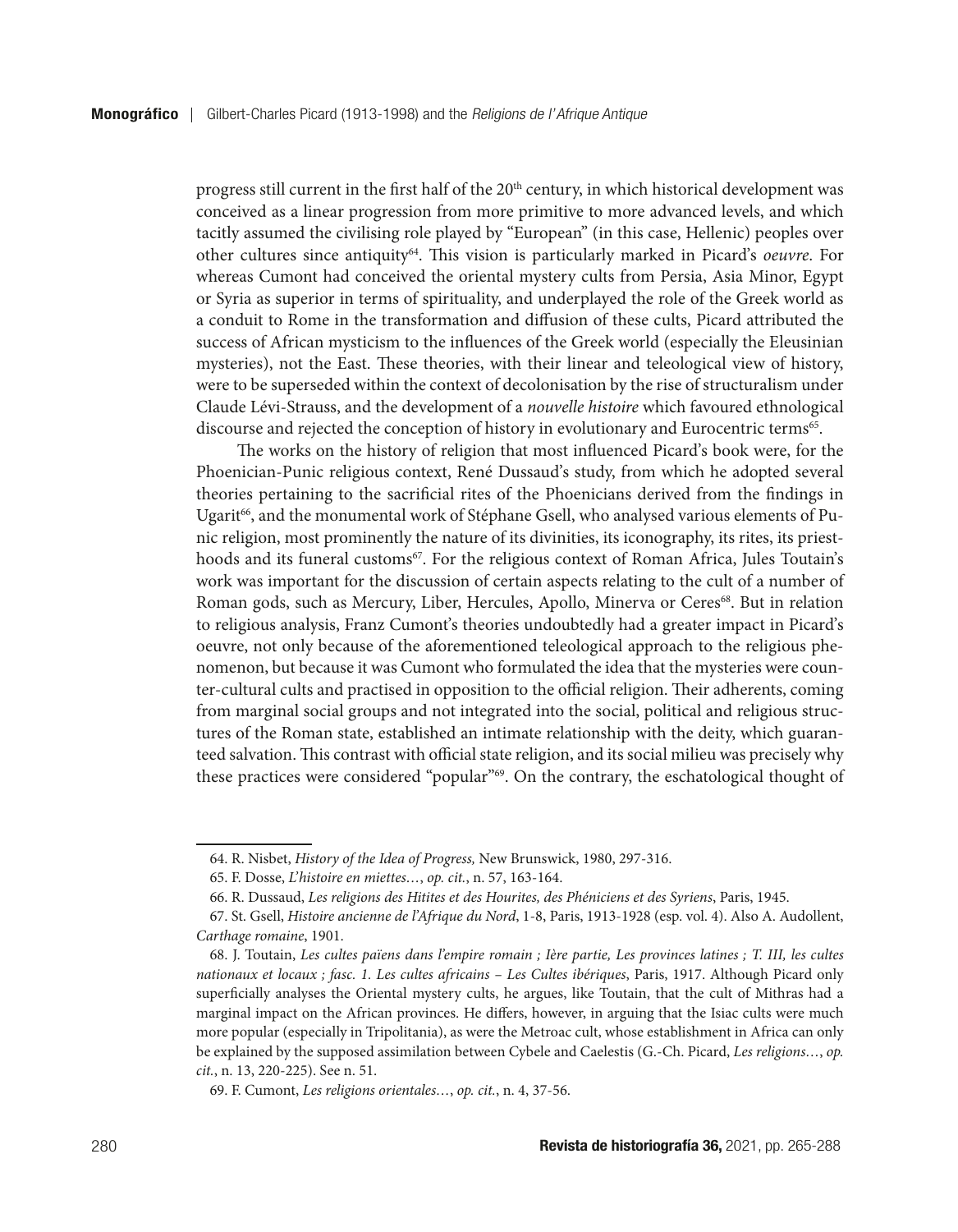the elites was based on an intellectual view of immortality, informed by gnosis and metaphysics, and constantly stimulated by Neopythagoreanism and Neoplatonism. Indeed, one of the main analytical approaches used by Picard to defend the presence of a mystical and philosophical element in beliefs about the afterlife was the interpretation of specific iconographic motifs and mythical scenes in funerary monuments and stelae, just as Cumont had done: as a symbol of the deceased's beliefs, articulating the hope of heroization or divinization predicated on the immortality of the soul<sup>70</sup>.

Picard supplied an arsenal of new archaeological, artistic, anthropological and ethnographic data – the tophets, for instance, was virtually unknown in Gsell's work, since the most significant discoveries of the Carthage tophets were made between 1921 and 1947 –. He made full use of this new evidence to buttress existing interpretations or to launch new approaches, in which he attempted to trace a long drawn out evolutionary progression for the most authentic religious ideas and practices of the African peoples, from their origins to the end of Antiquity. It was undoubtedly an ambitious project that would generate intense debate in the years to follow.

## 2. Decolonisation and Return to France

Picard's Tunisian period ended in 1955, during the process of Tunisian independence, and he went on to obtain a position as professor of Roman History at the University of Strasbourg. Yet his interest in ancient North African studies was undiminished. In the following five years, he published works such as *Le Monde de Carthage* (1956), *Civitas Mactaritana* (1957), *La vie quotidienne à Carthage au temps d'Hannibal* (1958) with his wife, Colette, and *La civilisation de l'Afrique romaine* (1959). That same year, as a result of the creation of a chair of Roman archaeology at the *Institut d'Art et d'Archéologie* of the Sorbonne, Picard moved to Paris, where he would continue his teaching and research career.

In this new phase, Picard began to take an interest in the world of Gallo-Roman archaeology, which had been recognised as an independent discipline at the Sorbonne Institute of Art. As *directeur de la Circonscription archéologique du Centre*, he promoted archaeological excavations at Argentomagus (Argenton sur Creuse) and dealt with aspects related to the Romanisation of the Gallic countryside. But his interests in the North African world did not cease: in 1967 he took charge of an archaeological mission in Tunis, first on the hill of Byrsa, and then in Maktar, where he led a Franco-Tunisian team for fifteen years.

During this time he continued to publish, on a more modest scale, works relating to the religions of North Africa, in which he reaffirmed some of his previous ideas. In an article published in 1962, he proposed that there was a style of art linked to "mystery" or "popular"

<sup>70.</sup> Picard was profoundly influenced by Cumont's exegesis of the funerary monuments and by his theories on mystery cults and the afterlife with reference to neo-Pythagorean or Neoplatonic eschatology, summarised in his last work *Lux Perpetua* (see the analysis in B. Rochette & A. Motte, *op. cit.*, n. 4, LVI-LXIII).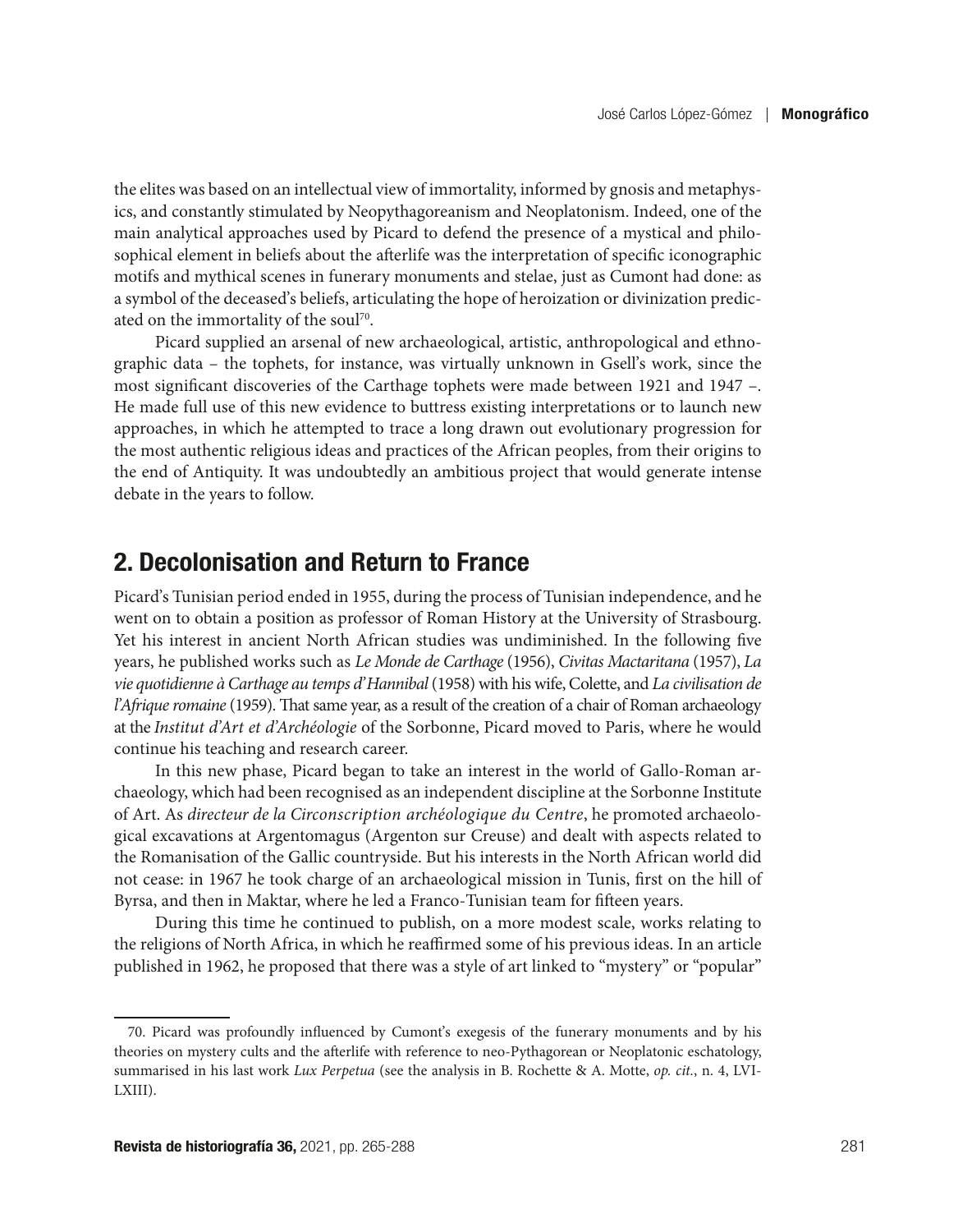cults with conventions and characteristics that differed from those of official Roman art. This artistic style would come to be appropriated by the North African elites in the  $3<sup>rd</sup>$  century CE in the same way that they took over these "popular mystery cults" during the Neoplatonic "spiritual revolution" that occurred in that century<sup>71</sup>.

In 1965 he published a work that dealt with the artistic and iconographic evolution of the monuments of the tophet in Salambó, in which he associated the introduction of iconographic and artistic innovations during the different stages of use of the space with changes in religious practice. In this respect, Picard argued that the replacement of the *cippi* of the first phase ( $8<sup>th</sup>$  century BCE) with the stelae of the second phase (from the  $4<sup>th</sup>$  century BCE) reflected the religious reform that led to the Hellenization of Punic religion and that established Tanit as the most important deity of the Carthaginian "pantheon"72.

Four years later, following the discovery of a pedestal dedicated to Apollo by the local aristocrat Sextus Iulius Possesor in the temple of Apollo at Maktar, he linked an inscription dedicated to Diana by the same Iulius Possesor and an epigraph consecrated to Leto found in the *tetrastylum* of Trajan's Forum to the same temple. Based on this connection, Picard argued that in the temple of Apollo a divine triad composed of Apollo, Diana and Leto must have been worshipped. The association of Apollo with other *synnaoi theoi* was a phenomenon documented for cities such as Carthage, where the god cohabited with Liber and Ceres, or in Bulla Regia, where he shared a sacred space with Ceres and Aesculapius<sup>73</sup>. But the triad composed of Apollo, Diana and Leto was unique in North Africa. According to Picard, this triad of Italic origin must have been introduced into the city by Iulius Possesor on the occasion of his statutory promotion. By doing so the aristocrat would have wanted to maintain Maktar's original Punic cult, while at the same time renewing it by introducing these gods, present in the sanctuary of the Palatine since Augustan times. His aim was to integrate the religious structures of the city within *Romanitas*74.

In 1970 Picard and his wife Colette published the book *Vie et mort de Carthage,* in which they dealt with all the known aspects of the city of Carthage from its foundation to its destruction in 146 BCE. In the sections dedicated to religion, the Picards took up and developed ideas that Charles-Gilbert had already put forward in several of his works, such as that the supreme deity of the original Carthaginian "pantheon" was Ba'al Hammon, to whom the Carthaginians immolated their infants; that the mythical origin of this ritual can be detected in the legendary sacrifice of  $Dido^{75}$ ; and that in the  $4<sup>th</sup>$  century BCE a religious reform

<sup>71.</sup> G.-Ch. Picard, "L'art religieux populaire dans l'empire romain", *Information d'Histoire de l'Art,* 1, 1962, 135-143.

<sup>72.</sup> G.-Ch. Picard, "Les influences classiques sur le relief religieux africain", in *Le rayonnement des civilisations grecque et romaine sur les cultures périphériques*, Paris, 1965, 237-238.

<sup>73.</sup> G.-Ch. Picard, "Un témoignage sur le commerce des objets d'art dans l'Empire romain: la statue de bronze de l'Apollon de Mactar offerte par S. Tulios Possessor", in *Études de sculpture antiques offertes à Jean Charbonneaux,* Paris, 1968, II, 303.

<sup>74.</sup> G.-Ch. Picard, "Un témoignage…", *op. cit.*, n. 73, 297-304.

<sup>75.</sup> G.-Ch. Picard and C. Picard, *Vie et mort…*, *op. cit.*, n. 26, 46-50.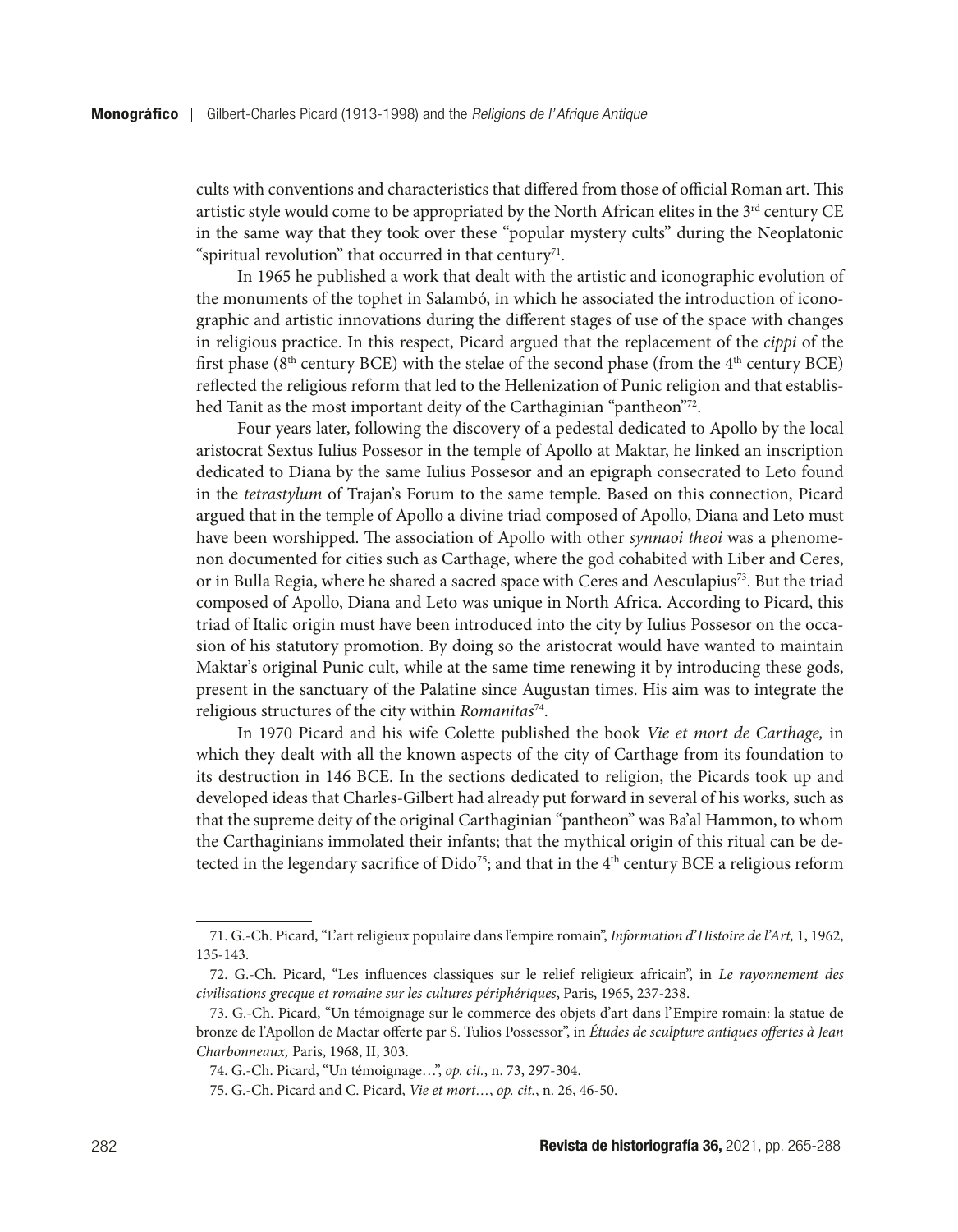took place that led to the Hellenization of Punic religion, as evidenced in the introduction of new deities such as Demeter and Persephone, in the development of a new iconography of stylistically Hellenic stelae from the tophet, in the ascent of Tanit (conceived as a universal mother goddess) to the apex of the "pantheon", and in the proliferation of animal sacrifices as a substitute for the immolation of infants<sup>76</sup>.

During the 1970s Picard published numerous studies on mosaics and archaeological discoveries derived from his fieldwork in Maktar and Cherchell. The main work dealing with religious issues was an article in which he analysed a passage from Silius Italicus describing Hannibal's oath to destroy Rome<sup>77</sup>. The Roman poet set the scene in a temple dedicated to members of the dynasty of Belus (Dido's father), describing it as a place where over a hundred altars were erected and a priestess invoked the powers of the heavenly and infernal gods. Picard identified in the description of this space possible correspondences with the tophet of Carthage. The reference to the hundred altars – interpreted as the stelae littered throughout the Tophet – and the allusion both to heavenly gods – taken to refer to Tanit – and to infernal gods – and so Ba'al and the Demeter-Persephone-Pluto triad – was a heady enough cocktail to suggest that the description of Silius Italicus derived from an actual visit by the poet himself to the Carthage tophet in the  $1<sup>st</sup>$  century  $CE^{78}$ .

#### 3. The Impact of Postcolonial Historiography

During the 1980s and 1990s, Picard produced two types of work on religious studies. The first was a series of archaeological publications full of descriptive elements in which he analysed the historical development of some of Maktar's sacred spaces – mainly the temple of Hathor Miskar and the *temple du Musée* – whose excavations he had directed for years<sup>79</sup>. The second relates to the problem of the *résistance* to religious Romanisation, which he saw as proliferating in some areas of the Maghreb until the 3<sup>rd</sup> century CE. In an article dealing with the debate on "assimilation" between Ba'al Hammon and Saturnus, Picard concluded that in certain regions of the hinterland of Tunisia and Libya, especially in cities such as Maktar and Leptis Magna, Punic culture remained well entrenched until the 2nd century CE. Ideological support

<sup>76.</sup> G.-Ch. Picard and C. Picard, *Vie et mort…*, *op. cit.*, n. 26, 144-151.

<sup>77.</sup> Sil. Ital., I 81-98.

<sup>78.</sup> G.-Ch. Picard, "Le tophet de Carthage dans Silius Italicus", in *Mélanges de philosophie, de littérature et d'histoire ancienne offerts à P. Boyancé*, Rome, 1974, 569-577. Some awkward elements in the description of Silius Italicus were glossed over by Picard, such as the reference to the cult statues representing different members of the Belus dynasty (no sculptures have been found in any tophet), or the location of the sanctuary in a central place of the city (whereas the tophets were sited in peripheral locations).

<sup>79.</sup> G.-Ch. Picard, "Le sanctuaire de l'acropole à Mactar", *Karthago*, 20, 1982, 5-10; *id.*, "Essai d'interprétation du sanctuaire de Hoter Miskar à Mactar", *Bulletin Archéologique du Comité des Travaux Historiques et Scientifiques,* 18.B, 1982 [1988], 17-20; *id,* "Le temple de Hoter Miskar à Mactar", *Bulletin Archéologique du Comité des Travaux Historiques et Scientifiques,* 18.B, 1982 [1988], 21-25; *id.*, "Le temple du musée a Mactar", *Revue Archéologique*, 1, 1984, 26-27.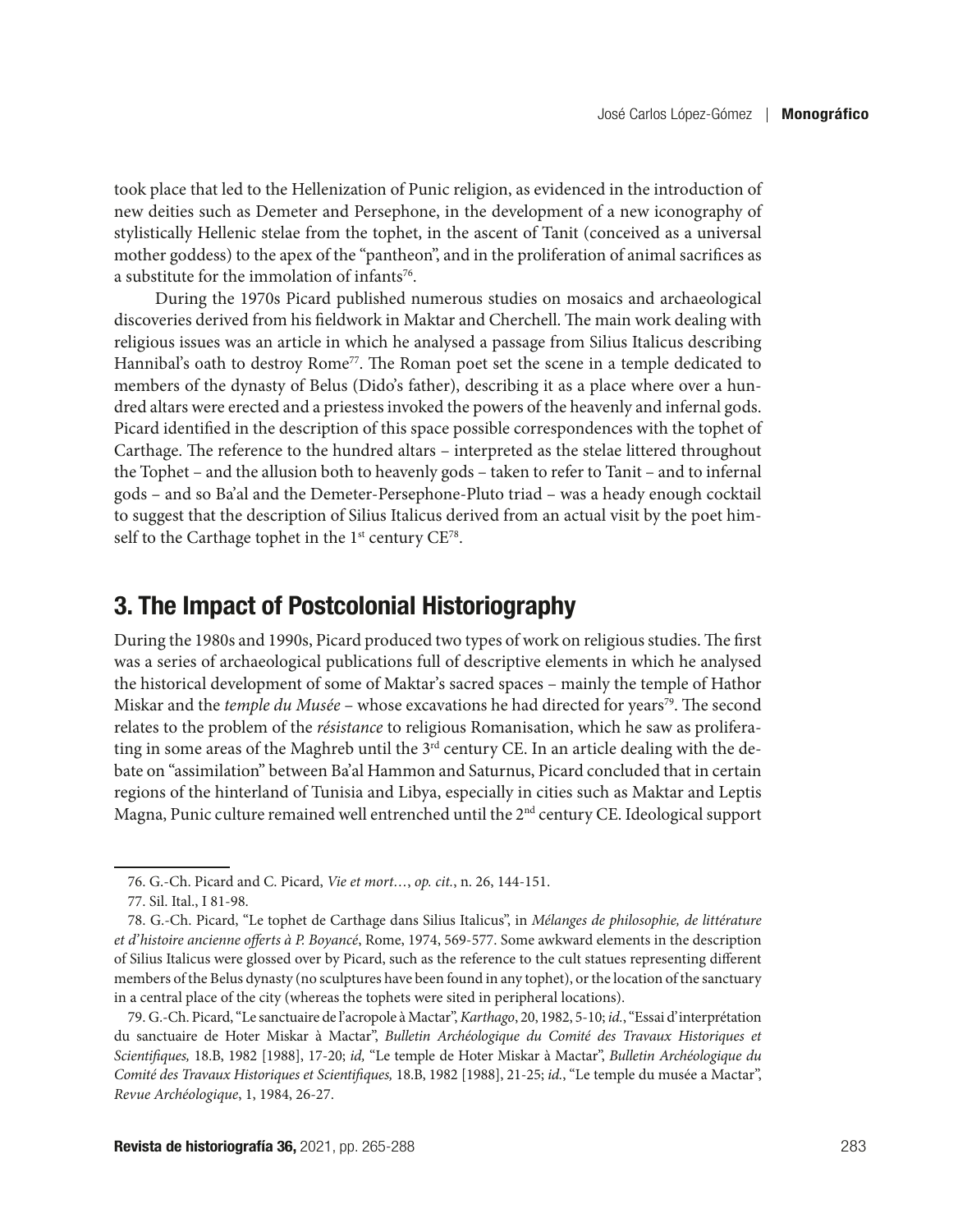would come from those African intellectuals attached to the cultural legacy of Carthage who did not accept the invader's strategies of acculturation, which included the transformation of Ba'al into Saturnus (as Marcel Bénabou maintained)<sup>80</sup>. Picard supported his argument by drawing upon the material record, especially the stelae from the tophet of Maktar. He noted that throughout the 1st century CE, the dedicators depicted on the stelae wore a tunic rather than a toga, and that the theonym of Saturnus was completely absent, demonstrating that it must have been those from the urban lower and middle classes who were most attached to the Phoenician tradition<sup>81</sup>.

The process of colonisation and municipalisation that spread throughout African territories during the 3rd century CE destroyed the few elements that remained from the old tradition. This explains why not a single tophet survived the  $2<sup>nd</sup>$  century CE<sup>82</sup>. According to Picard, it was precisely the African aristocracy, keen to integrate themselves into the Empire's social networks, who embraced the Italic cults and financed the development of classicalstyle sanctuaries (as occurred in Maktar). This resulted in the abandonment of the old Punic sacred spaces, antiquated as they would have seemed in comparison to the new arrivals<sup>83</sup>. As a result, the lower classes, deprived of their old mythical beliefs, embraced Bacchic cults and converted *en masse* to Christianity from the end of the 2<sup>nd</sup> century CE onwards, as Christian theology, which proclaimed the existence of a series of *médiateurs* emanating from the essence of an absolute divinity, was a theological construct familiar to them<sup>84</sup>.

In these works Picard attempted to identify those *adversaires du syncrétisme* who opposed what came to be known as *imperialisme culturel romain*, in which Saturnus had come to be seen as an auxiliary of the invader<sup>85</sup>. In doing so, he abandoned some of the theories he had previously defended (as he himself acknowledged), including the hypothesis that Saturn's worshippers were individuals truly attached to the Punic tradition and devoted to its mysteries, or the idea that the process of Romanisation was widely accepted by Africans in order to integrate them into a universal political, economic and religious utopia which would have placed "*les dieux d'Hannibal* [...] *parmi les protecteurs de Rome*"86.

<sup>80.</sup> G.-Ch. Picard, "Ba'al Hammon et Saturne dans l'Afrique romain", in *Hommages à Maurice Sznycer*, vol. 2, Semitica 39, 1990, 90-91. Cf. M. Benabou, *La Résistance africaine à la romanisation*, Paris, 1976, 370-375.

<sup>81.</sup> G.-Ch. Picard, "Le temple du musée*…*", *op. cit.*, n. 79, 26.

<sup>82.</sup> G.-Ch. Picard, "Ba'al Hammon et Saturne…", *op. cit.*, n. 80, 92.

<sup>83.</sup> G.-Ch. Picard, "La religion punique, originalité et vitalité", *Les Dossiers de l'Archéologie*, 69, 1983, 47.

<sup>84.</sup> G.-Ch. Picard, "La religion punique, originalité…", *op. cit.*, n. 80, 48; *id*. "Ba'al Hammon et Saturne…", *op. cit.*, n. 80, 97.

<sup>85.</sup> G.-Ch. Picard, "Ba'al Hammon et Saturne…", *op. cit*., n. 77, 92; *id.,*"La religion punique, originalité…", *op. cit.*, n. 83, 47. Note here the influence wielded by M. Benabou, *La Résistance africaine…*, *op. cit.*, n. 80.

<sup>86.</sup> G.-Ch. Picard, *La civilisation de l'Afrique…*, *op. cit.*, n. 45, 37-38. See also p. 44 : "*La transformation des populations libyco-puniques, l'adhésion profonde de leur majorité à l'ordre impérial n'a pas été imposée par la contrainte administrative ou militaire* […]*. La paix romaine repose, non sur la force, mais sur le consentement des hommes encadrés dans la république urbaine et convertis par elle à l'humanisme civilisateur. Mais cette grande révolution n'a pu être mue seulement par une atraction spirituelle ; il a fallu qu'elle fasse appel aussi à*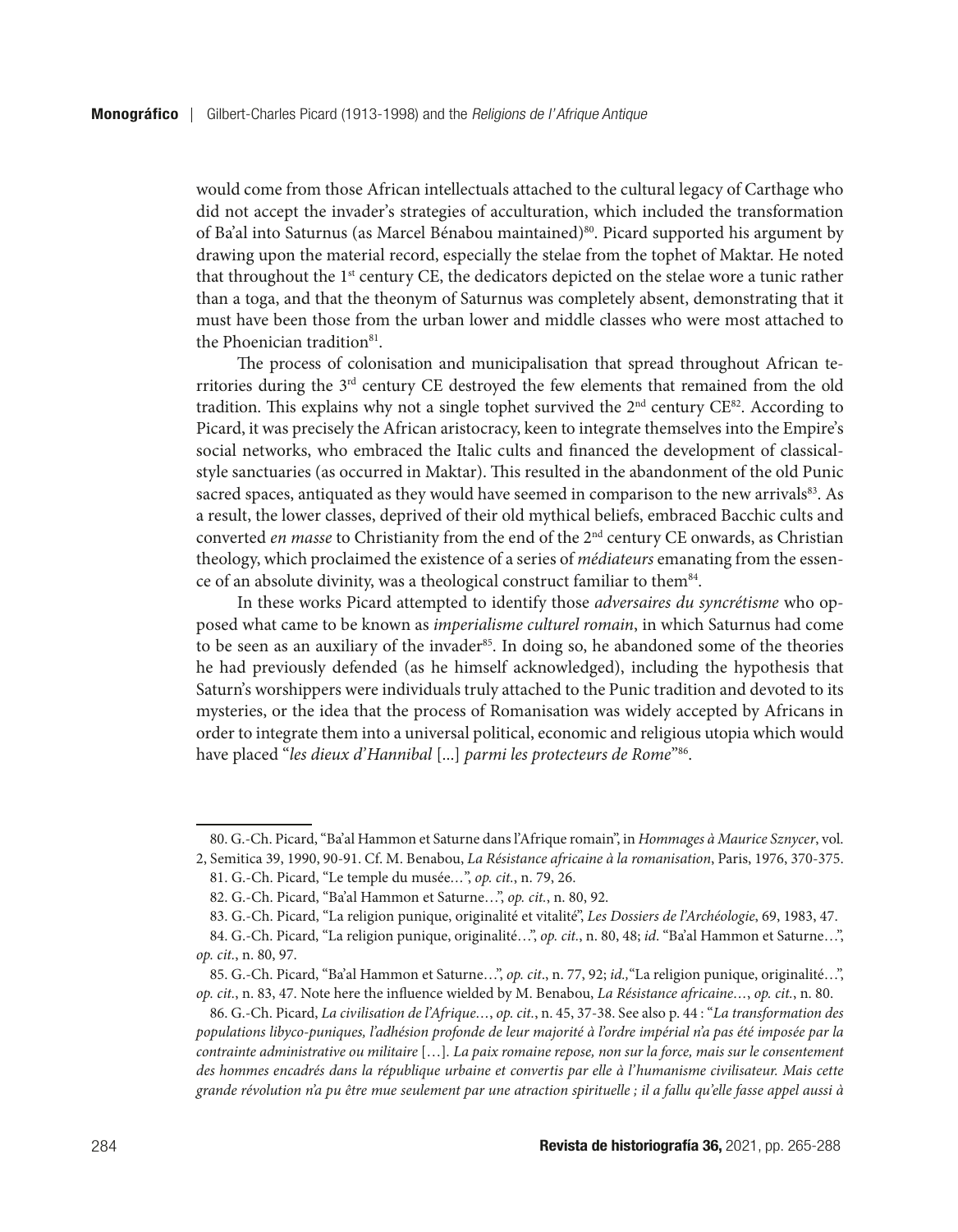But even though Picard reformulated some of his former arguments<sup>87</sup> in light of the post-colonialist historiographical approaches promoted by Bénabou's work in the study of religion in Roman Africa<sup>88</sup>, he continued to uphold many of the ideas he had developed throughout his career. He continued to argue that, starting from the process of Phoenician colonization, the Punic religious world was characterized by a mysticism in which child sacrifice was the supreme expression of fulfilling Ba'al Hammon's wishes and guaranteeing his benevolence<sup>89</sup>. He also maintained the position that the changes that occurred in the Carthaginian political system in the  $4<sup>th</sup>$  century BCE brought about a religious revolution<sup>90</sup>, and that Christianity spread rapidly among the underprivileged precisely because of the prevalence among them of this mysticism, the underlying principles of which converged with a number of Christian theological propositions. However, in his final works Picard argued that the masses converted to Christianity also as a form of resistance to Roman imperialism, since they took a position *consciemment, dans l'illegalité*91.

## 4. Picard's Legacy

Gilbert-Charles Picard was a multidisciplinary scholar who sought to transcend positivistic description and the mere cataloguing of facts, and in his search for deeper explanations was willing to venture upon theoretical propositions of a historic-religious nature, which he developed through the analysis of epigraphic, literary, archaeological and artistic documents.

He was deeply influenced by the theoretical approaches of Cumont in relation to mystery cults and applied them independently to the situation in North Africa as he saw it, in which the protagonists were not the worshippers of Mithras, Isis or Cybele, but adherents of the indigenous "Punic religion" who, from the 5<sup>th</sup> century BCE to the period of Roman rule, placed their hopes in Tanit (Caelestis) and Ba'al Hammon (Saturn). Over time these adherents developed a mystical rituality combined with elements of the Eleusinian cults of

*l'intérêt ; les sujets de l'Empire n'auraient pas été des hommes s'ils avaient sacrifié leur bien-être matériel à la séduction d'une utopie*".

<sup>87.</sup> E.g. his self-criticism in relation to certain aspects of the nature of Ba'al Hammon derived from the study of P. Xella (1991), in G.-Ch. Picard, "La transcendance de Ba'al Hammon et l'indépendance de Carthage", in *Actes du IIIe Congrès international des Etudes phéniciennes et puniques (Tunis, 11-16 novembre 1991),* vol. 2, Tunis, 1995, 326-333.

<sup>88.</sup> M. Bénabou, *La Résistance africaine*…, *op. cit.*, n. 80.

<sup>89.</sup> See the article he wrote on the occasion of the exhibition held in Paris between 1982 and 1983, "De Carthage a Kairouan: 2000 ans d'art et d'histoire en Tunisie", where he synthesizes many of the key elements of his previous work on Punic religious world. The same idea is also found in the last article he published on a religious theme: G.-Ch. Picard, "La transcendance… ", *op. cit.*, n. 87, 327-328.

<sup>90.</sup> G.-Ch. Picard, "La transcendance…", *op. cit.*, n. 87, 327-328.

<sup>91.</sup> G.-Ch. Picard, "La religion punique, originalité…", *op. cit.*, n. 83, 47.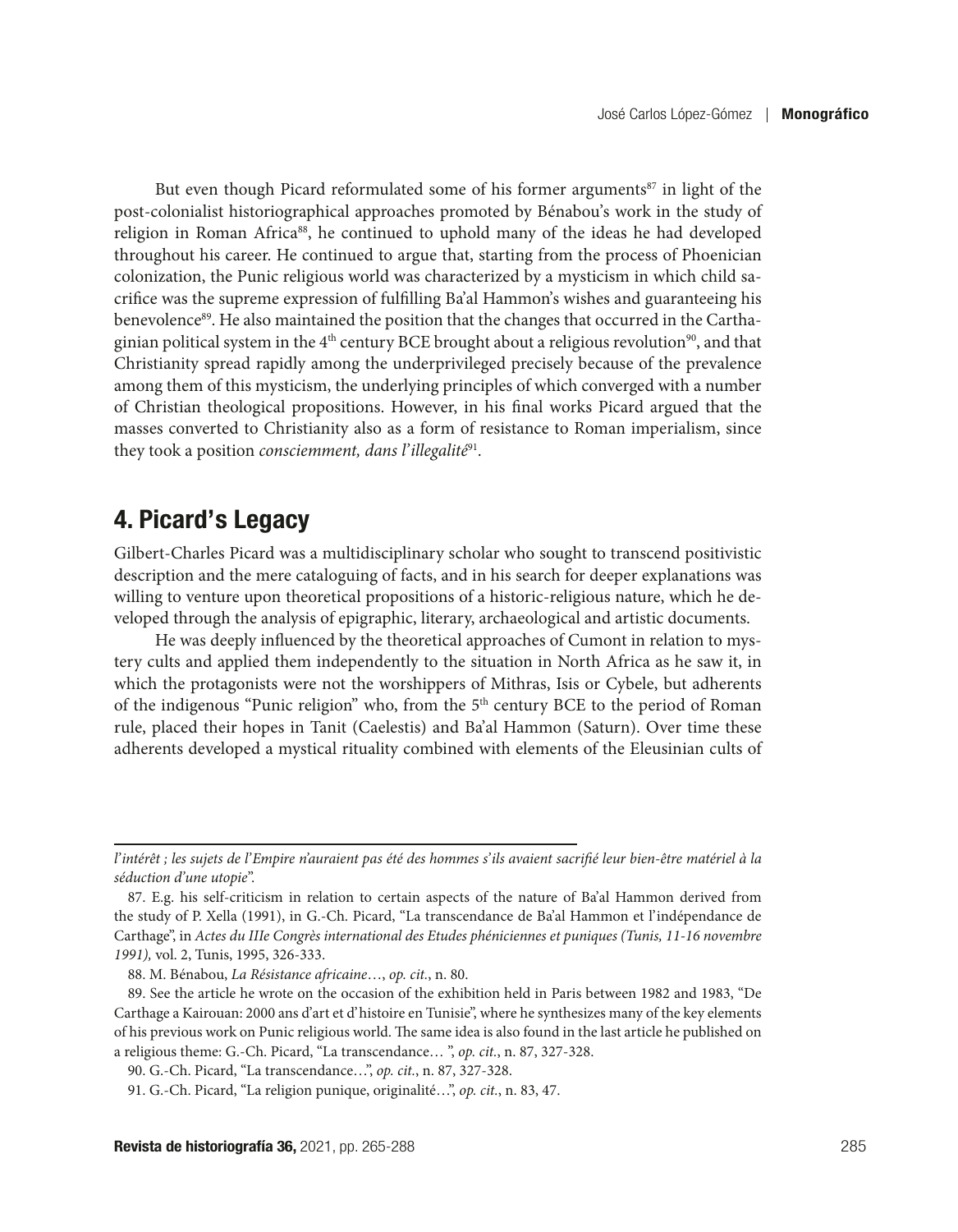Demeter and Kore, to which only a few initiates, recruited mainly from the middle and lower classes, would have had access<sup>92</sup>.

Some of these hypotheses were broadly contested. For example, Marcel Le Glay did not see the cult of Saturnus as a *religion à mystères*, but simply as a cult with a certain degree of initiation<sup>93</sup>. Nor did he accept the idea that there was a "spiritual revolution" instigated by the priesthood of Carthage in the 5<sup>th</sup> century BCE which placed Tanit at the head of the Punic "pantheon" and led to the development of Eleusinian cults in the Maghreb, although he did concede that during this period the Punic world would have been widely exposed to Greek philosophical currents, leading to the introduction of new eschatological conceptions<sup>94</sup>. Likewise Paolo Xella in his work on Ba'al Hammon denied that Tanit had become the predominant Punic deity during the 4th century BCE. Instead, he argued that her pre-eminence on the iconography of stelae should be explained by her role as mediator between the devotee and Baal, a hypothesis that Picard accepted<sup>95</sup>.

Among Picard's most successful theories was that it would have been the underprivileged who retained the closest attachment to Punic traditions and therefore were responsible for maintaining the cult of an "African" Saturnus with a degree of "indigenism"<sup>96</sup>. The combination that emerged from both this argument and the view that Punic religious structures remained substantially unchanged until the 2nd century CE informed many of the ideas that post-colonial historiography would develop for its theories relating to the *résistance a la romanisation*. In this respect, some of the thesis that Picard formulated on the basis of historical anthropology and which postulated the existence of a relatively constant *esprit religieux des Africains* gained considerable influence. They were later adopted by scholars such as Jean Bayet, who argued that the "mystical" thought of Africans was characterised by "*un esprit d'exaltation et de transcendance très différent de la mentalité grecque et latine*", as well as by Le Glay<sup>97</sup>, among others.

As to the interpretation of the tophets as sanctuaries in which child sacrifice was carried out, Picard's work was largely in agreement with other historians of the 1950s, 1960s and

<sup>92.</sup> Cumont did not include Bacchic rites among the "Oriental" mystery cults until the fourth edition of his work *Les religions orientales dans le paganisme romain*, published in 1929, where they were included as an appendix. They were dealt with more extensively in his book F. Cumont, *Recherches sur le symbolisme funéraire des romains*, Paris, 1942. Picard drew extensively upon Cumont's iconographic exegesis of funeral monuments to support his explanation of the success enjoyed by what he termed "Eleusinian cults" in North Africa since the Punic period.

<sup>93.</sup> M. Le Glay, *Saturne africain. Histoire*, Paris, 1966, 366 and 377-392. See A. Gavini's contribution in this volume, 289-307.

<sup>94.</sup> Cf. M. Le Glay, *Saturne africain…*, *op. cit.*, n. 90, 444-446.

<sup>95.</sup> G.-Ch. Picard, "La transcendance…", *op. cit.*, n. 87, n. 10. See P. Xella, *Ba'al Hammon. Recherches sur l'identité et l'histoire d'un dieu phénico-punique*, Rome, 1991.

<sup>96.</sup> Cf. M. Le Glay, *Saturne africain…*, *op. cit.*, n. 90, 402-406 and 481-482.

<sup>97.</sup> J. Bayet, *Histoire politique et psychologique de la religion romaine*, Paris, 1957, 205; M. Le Glay, "Les syncrétismes dans l'Afrique ancienne", in *Les syncrétismes dans l'Antiquité*, Leiden, 1975, 123-151.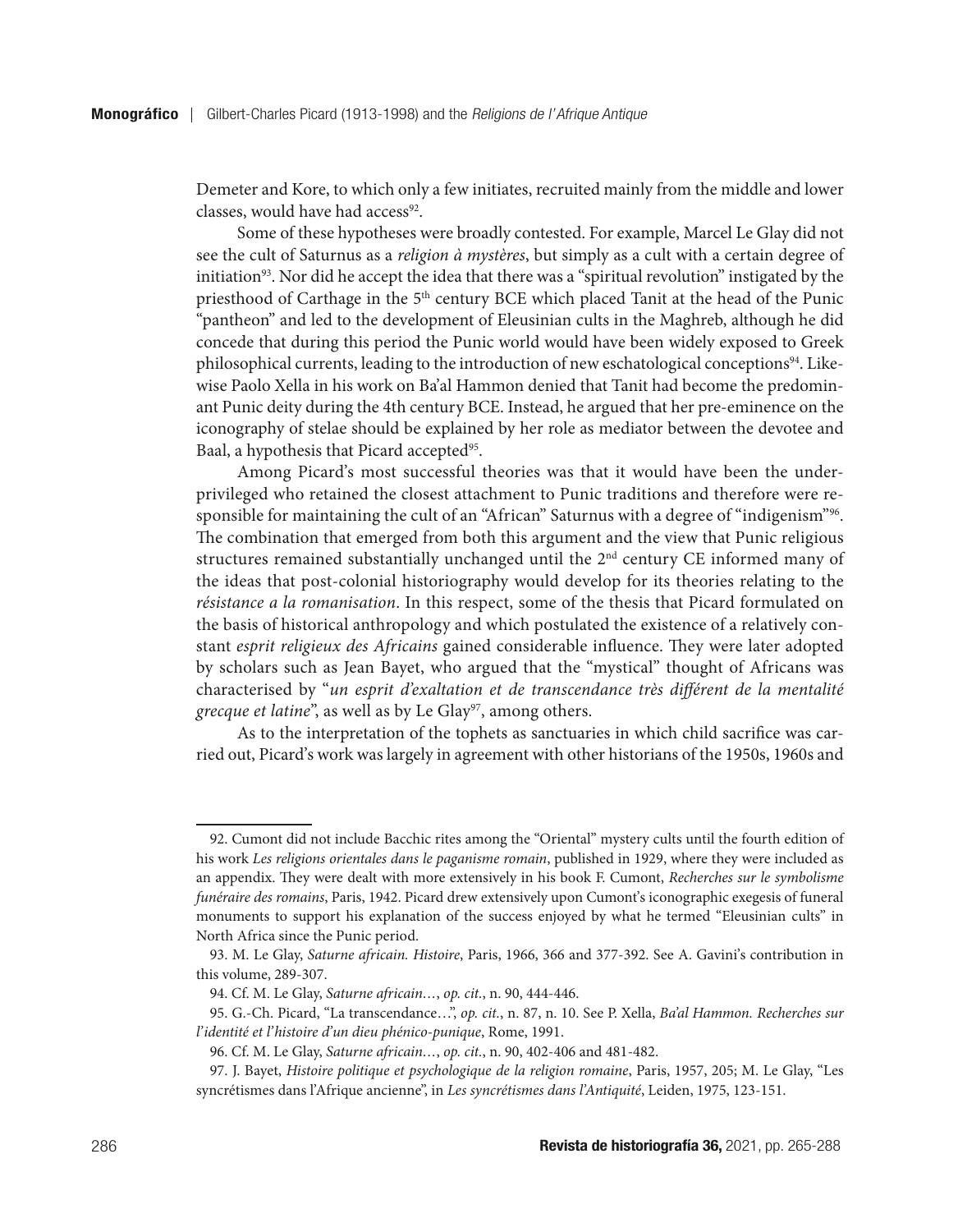part of the 1970s who worked on Punic religion, most prominently Pierre Cintas, René Dussand, James G. Février or Giovanni Garbini. Indeed, authors such as Le Glay were inspired by some of their arguments when he claimed that child sacrifice in tophets should be understood as a rite whose purpose was to please the deity, guarantee the prosperity of the community and deify the immolated infant<sup>98</sup>. However, Picard's anthropological theories, with their Frazerian roots based on the *longue durée*, and from which he conceptualised the origin of the sacrifice of the son of kings or of the ruling aristocrats as an allegory for the sacrifice of Dido, the aim of which was to guarantee the prosperity of the community, were wholly rejected by subsequent historiography. For its part, the hypothesis of child sacrifice as the nucleus of Phoenician-Punic religious ritual and the interpretation of the tophet as the site in which these rituals were carried out only began to be critiqued in the 1980s, by authors such as Sabatino Moscati and Sergio Ribichini, Piero Bartoloni, Hélène Bénichou-Safar, Michel Gras, Pierre Rouillard and Javier Teixidor<sup>99</sup>. Even now the issue has not been satisfactorily resolved, with the debate between supporters and detractors of the practice of human sacrifice as a distinctive element of the Phoenician-Punic world continuing to this day<sup>100</sup>.

Finally, Picard maintained the tendency, following authors such as Alfred Merlin and Louis Poinssot,<sup>101</sup> of attributing magical and apotropaic signification to various iconographic elements of mosaics, many of them with mythological themes. Their interpretation as protection against the evil eye would, with the passage of time, come into question $102$ . With regard to magic, as previously noted, our author was heavily indebted to Frazer, and also influenced by Mauss and Hubert, whose theories were influential among historians of magic in the classical world well into the  $1990s^{103}$ . These theories conceptualised magic as a marginal practice located on the periphery of religion (Picard often calls it *occultisme*), which by invoking a

103. For a critique of this entire theoretical framework, including the refutation of the traditional standpoint that magical practices were on the periphery of religious norms, and the deconstruction of the term "magic" as a useful heuristic category, see H.S. Versnel, "Some reflections on the relationship magicreligion", *Numen*, 38, 1991, 177-197; M. Marvin and R. Smith (eds.), *Ancient Christian Magic. Coptic Texts of Ritual Power*, San Francisco, 1994; M. Marvin and P. Mirecki (eds), *Ancient Magic and Ritual Power*, Leiden, 1995; and most recently, with bibliography of previous scholarship, J.E. Sanzo, "Deconstructing the Deconstructionists. A Response to Recent Criticisms of the Rubric "Ancient Magic", in A. Mastrocinque, J.E. Sanzo and M. Scapini (eds.), *Ancient Magic: Then and Now*, Stuttgart, 2020, 25-46.

<sup>98.</sup> M. Le Glay, *Saturne africain*, *op. cit.*, n. 77, 327-331.

<sup>99.</sup> See B. D'Andrea, *Bambini nel "limbo". Dati e proposte interpretative sui tofet fenici e punici*, Roma, 2018, 68-76. See also B. D'Andrea's contribution in this volume, 149-175.

<sup>100.</sup> B. D'Andrea, *Bambini nel "limbo"...*, *op. cit.*, n. 95, 76-98.

<sup>101.</sup> See M. Fernández Portaencasa's contribution in this volume, 177-217.

<sup>102.</sup> These were images with a bacchic motifs of animals such as peacocks, horses, and fish, or plants such as laurel, rose and garlands, to which Picard attributed a prophylactic value. His interpretation is questioned by A. Alvar Nuño, *Envidia y fascinación: el mal de ojo en el occidente romano*, Anejos de ARYS, III, 2009, esp. 254, who examines the two dominant prophylactic elements in mosaics of the imperial period, the *gorgoneia* and phalluses, to which Picard also attributed a high apotropaic value.